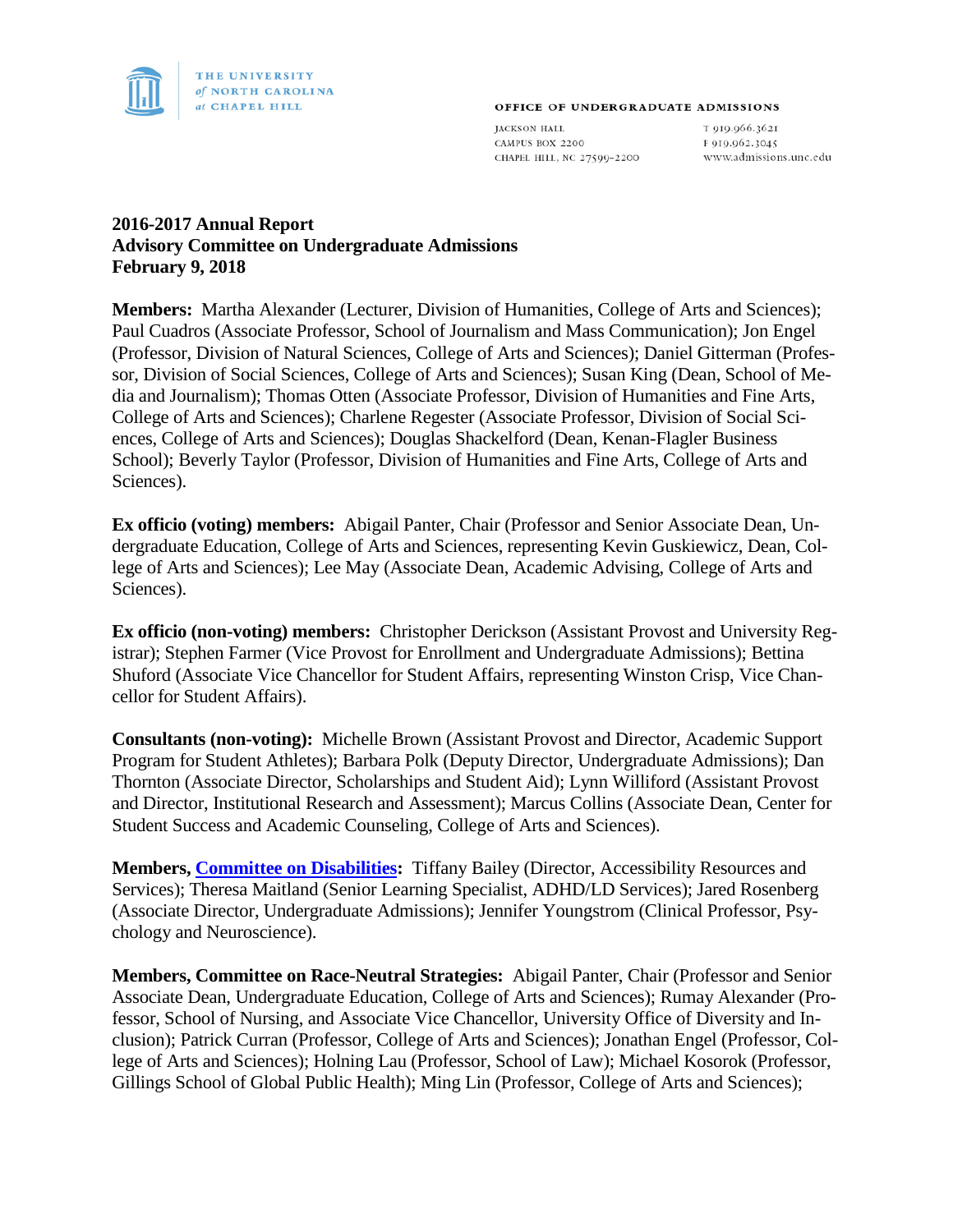Douglas Shackelford (Dean, Kenan-Flagler Business School); Bettina Shuford (Associate Vice Chancellor for Student Affairs).

**Members, [Committee on Special Talent:](http://faccoun.unc.edu/committees-2/appointed-committees/undergraduate-admissions-committee/committee-on-special-talent/)** Todd Taylor, Chair (Professor, College of Arts and Sciences); Lissa Broome (Professor, School of Law, and Faculty Representative to the NCAA); Daniel Gitterman (Professor, College of Arts and Sciences); Lee May (Associate Dean, Academic Advising, College of Arts and Sciences); M. Layna Mosley (Professor, College of Arts and Sciences); Joy Renner (Associate Professor, Allied Health Sciences); Brent Wissick (Professor, College of Arts and Sciences).

**Meetings during 2016-2017:** September 6, 2016; October 18, 2016; November 15, 2016; December 13, 1016 (joint meeting with the Faculty Athletics Committee); January 24, 2017; April 18, 2017.

**Report prepared by:** Abigail Panter (Chair and Senior Associate Dean, Undergraduate Education, College of Arts and Sciences); Stephen Farmer (Vice Provost for Enrollment and Undergraduate Admissions).

### **Report of 2016-2017 activities**

1. Discussed the progress of Thrive@Carolina, a University-wide effort to strengthen success for all students.

2. Welcomed Rachelle Feldman, the new Associate Provost and Director of Scholarships and Student Aid, and Rickita Blackmon and Brian Woodard, new Assistant Directors of Undergraduate Admissions.

3. Received regular updates from the Committee on Race-Neutral Strategies, which was created and charged last year.

4. Received regular updates regarding the admission of special-talent student-athletes, including detailed student-level data regarding the admissions credentials, academic performance, and course enrollments of student-athletes who required review by the Committee on Special Talent and enrolled in 2013, 2014, and 2015.

5. Discussed an increase in the application fee from \$80 to \$85, the first increase since 2012, in order to eliminate the fee for students seeking readmission and to recover a share of purchasing power lost over time. Also discussed the University's practice of waiving the application fee for candidates who cannot afford it (13 percent of all Fall 2016 first-year and transfer applicants).

6. Approved a request to require entering transfer students who present transfer credit for courses completed at global universities to secure independent evaluations of those credits from World Education Services.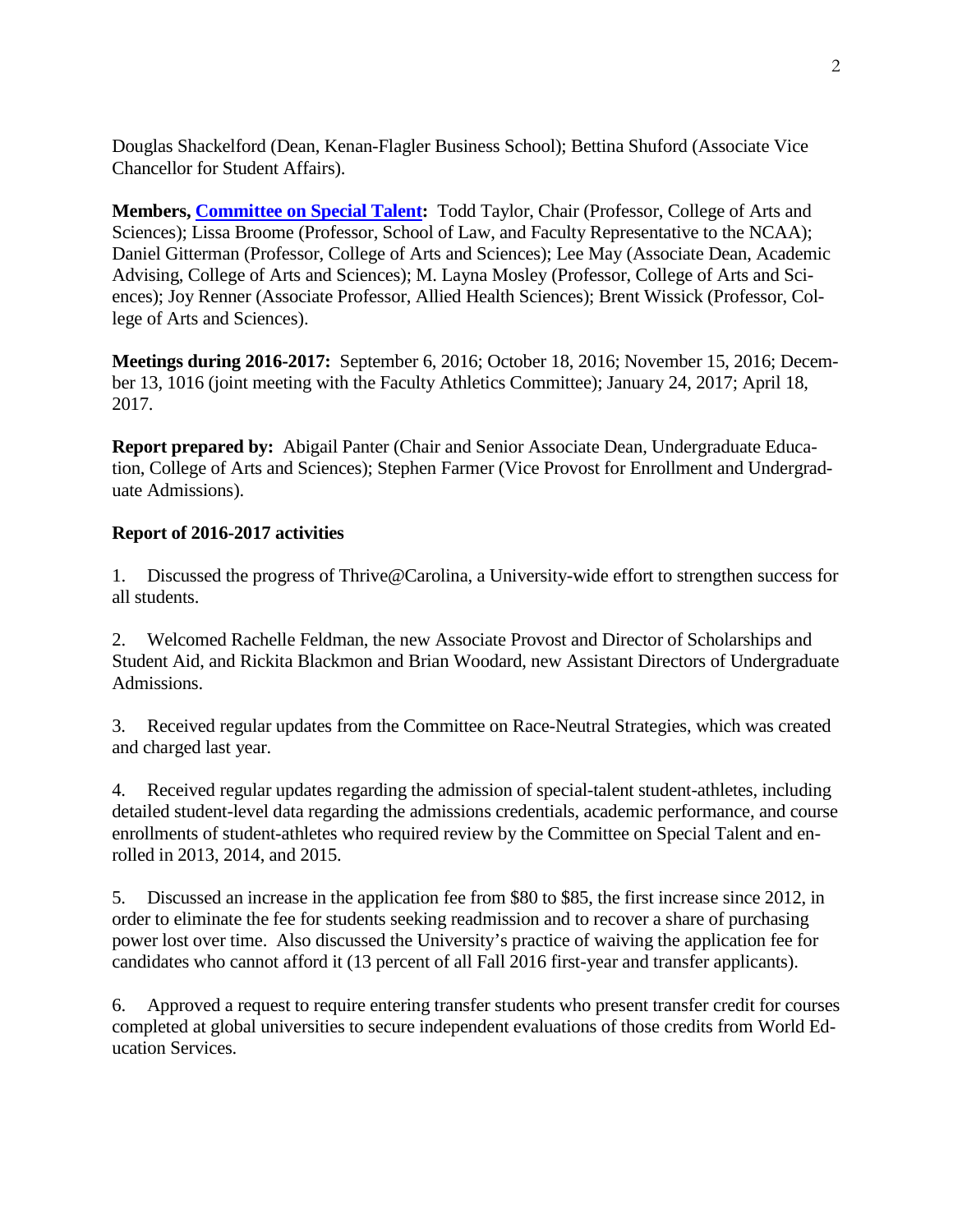7. Approved formats and contents of the annual narrative and statistical reports to Faculty Council, including additional information regarding the backgrounds and academic and vocational interests of new students.

8. Discussed the advisability of establishing clear enrollment goals for both the number and geographical diversity of global students—that is, those who are neither citizens nor permanent residents of the United States.

9. Reviewed plans for Excel@Carolina, an effort to connect top admitted applicants with fifteen outstanding opportunities that might encourage them to choose the University.

10. Met jointly with the Faculty Athletics Committee to review policies and practices that guide the evaluation and admission of special-talent student-athletes, as well as student-level data regarding the admissions credentials, academic performance, and course enrollments of student-athletes who required review by the Committee on Special Talent.

12. Charged the admissions office to work with the College of Arts and Sciences and other stakeholders to review the policies and procedures that govern the awarding of transfer credit for courses completed at other colleges and universities, and if warranted, to recommend changes.

12. Charged the admissions office to study whether the University should enroll new first-year and transfer students not only in Fall and Summer but also in Spring.

13. Reviewed recruitment plans for newly admitted students.

14. Approved the following clarification of the Advisory Committee's intent regarding its policies, procedures, and guidelines:

In policies, procedures, and guidelines approved by the Advisory Committee on Undergraduate Admissions, the Advisory Committee understands the term "admissions committee" to mean those admissions officers who are authorized to evaluate applications for undergraduate admission, whether those officers are acting, as designated by the director of admissions, as a committee of the whole, in smaller groups, or as individuals.

15. Received the findings of a faculty survey administered by the Advisory Committee on the International Student and Scholar Experience.

# **Addendum - report of 2017-2018 activities to date**

1. Discussed the Cooke Prize for Equity in Educational Excellence, which the University received in recognition of its success in enrolling high-achieving low-income students and supporting them through graduation.

2. Discussed *The Educational Benefits of Diversity and Inclusion for Undergraduate Students at the University of North Carolina at Chapel Hill*, a report that Provost James W. Dean, Jr., submit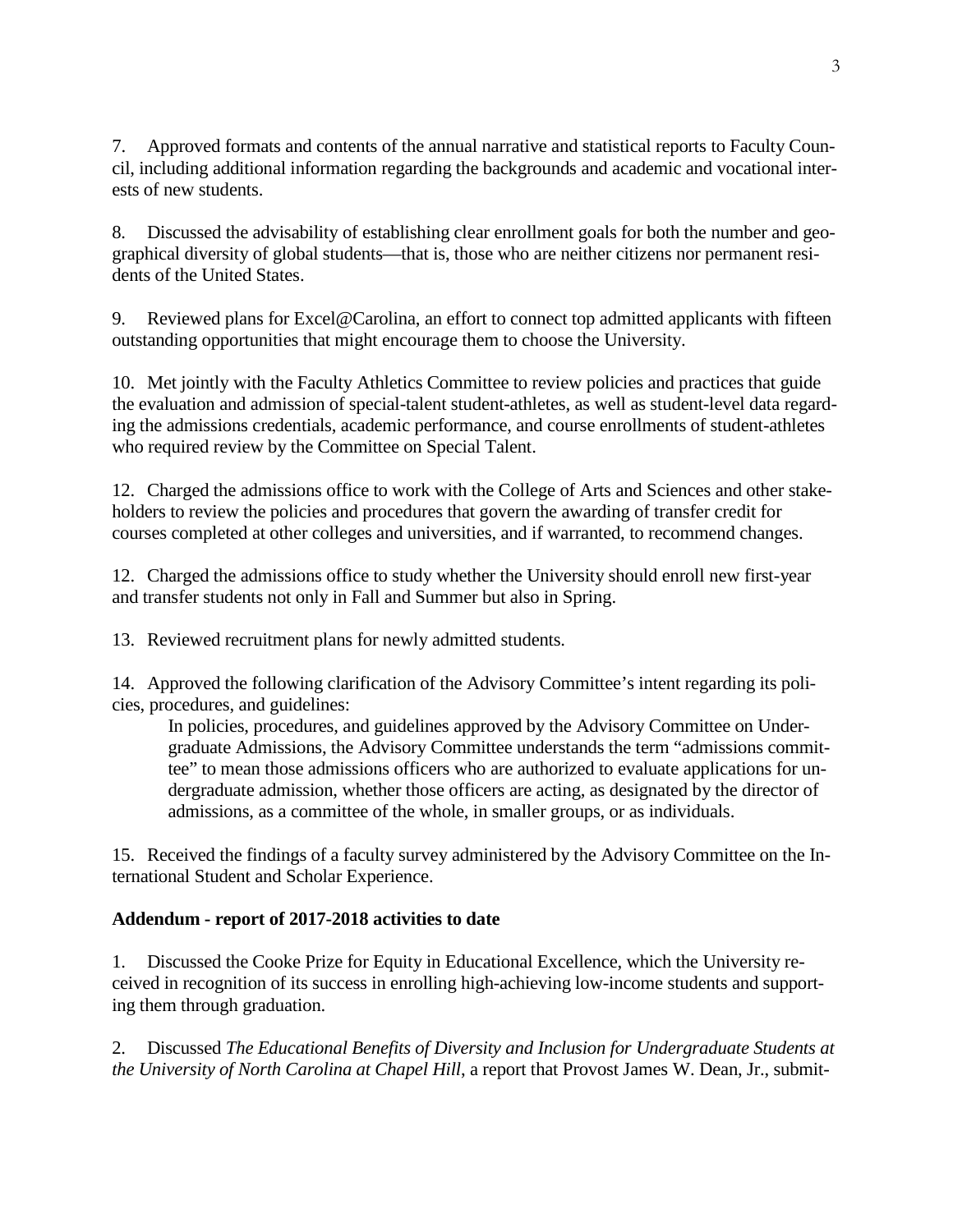ted to Chancellor Carol L. Folt and shared with the deans of the University in May 2017. Also reviewed results of a recent survey of admitted students, which demonstrated the strong interest of enrolling first-year undergraduate students in the educational benefits of diversity outlined in the report.

3. Advised the Office of Undergraduate Admissions regarding new designs for infographics and other illustrations that communicate the achievements, backgrounds, and interests of new students.

4. Met with Veronica Trujillo-Cuadrado and Alexis Moore, advisers in the Carolina College Advising Corps, to learn about their work and the work of the Corps.

5. Reviewed efforts by the Office of Undergraduate Admissions to reach out to prospective students across North Carolina, including more than 300 off-campus college fairs and school visits and on-campus events tailored for first-generation-college students and information sessions and campus tours conducted in Spanish.

6. Received and discussed the profile of the entering class.

7. Discussed progress made on transfer-credit policies since last year.

8. After reviewing previously approved policies, procedures, and guidelines for the evaluation of candidates for undergraduate admission, participate in meetings of the admissions committee in which candidates for admission were evaluated.

9. Met with students from the Carolina Student Transfer Excellence Program (C-STEP).

10. Reviewed communications for admitted students.

11. Heard regular reports from the Committee on Race-Neutral Strategies and the Committee on Special Talent.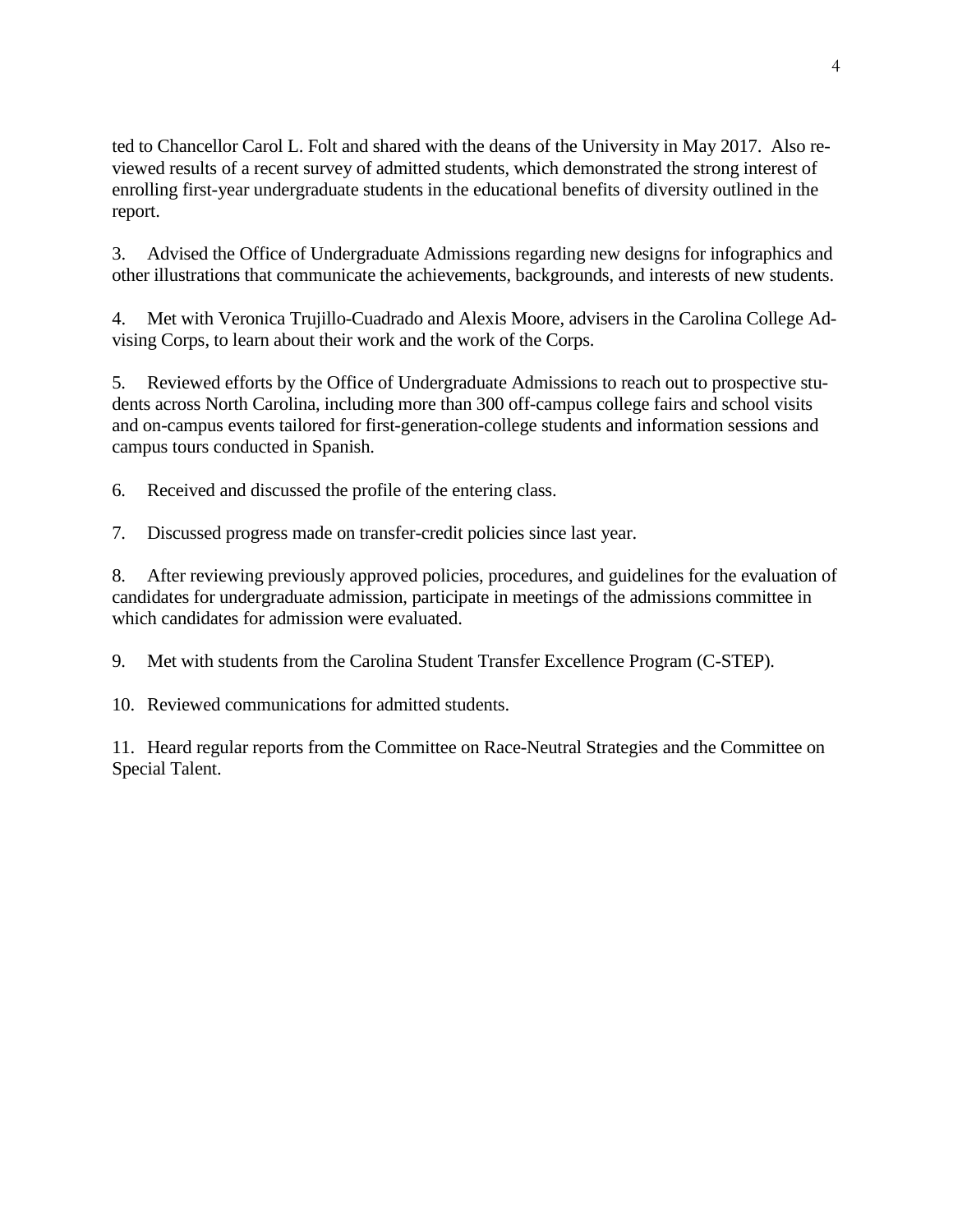# SUMMARY STATISTICS—ALL ENTERING UNDERGRADUATE STUDENTS, FIRST-YEAR AND ARTS AND SCIENCES TRANSFER, FALL 2017

| Total enrolled                                  | 5,064 |       |                                             |            |       |     |
|-------------------------------------------------|-------|-------|---------------------------------------------|------------|-------|-----|
| Resident                                        | 4,174 | 82.4% | Need-based aid                              | 2,368      | 46.8% |     |
| Non-resident                                    | 890   | 17.6% | Merit-based aid                             | 215        | 4.2%  |     |
|                                                 |       |       | Carolina Covenant                           | 725        | 14.3% |     |
| Female                                          | 3,039 | 60.0% |                                             |            |       |     |
| Male                                            | 2,025 | 40.0% | Military-affiliated                         | 378        | 7.5%  |     |
|                                                 |       |       | Military-affiliated receiving benefits      | 95         | 1.9%  |     |
| U.S. citizens                                   | 4,761 | 94.0% |                                             |            |       |     |
| U.S. permanent residents                        | 148   | 2.9%  | Talent in athletics, music, or dramatic art | 180        | 3.6%  |     |
| Non-resident aliens                             | 155   | 3.1%  |                                             |            |       |     |
|                                                 |       |       | Rank in class reported                      | 3,489      | 68.9% |     |
| Fee waiver                                      | 694   | 13.7% | Of those reporting rank in class-           |            |       |     |
|                                                 |       |       | Top 10 percent                              | 2,520      | 72.2% |     |
| First-generation college                        | 985   | 19.5% | Second 10 percent                           | 581        | 16.7% |     |
|                                                 |       |       | Top 10                                      | 1,421      | 40.7% |     |
| Resident children of alumni                     | 762   | 15.0% | 1st                                         | 262        | 7.5%  |     |
| Non-resident children of alumni                 | 142   | 2.8%  | 2nd                                         | 180        | 5.2%  |     |
| Race and ethnicity-federal reporting guidelines |       |       | GPA reported                                | 4,475      | 88.4% |     |
| Non-resident alien                              | 155   | 3.1%  | Of those reporting GPA-                     |            |       |     |
| Hispanic/Latino of any race                     | 418   | 8.3%  | 4.0 or higher                               | 4,067      | 90.9% |     |
| Two or more races                               | 237   | 4.7%  | 25th percentile                             | 4.48       |       |     |
| Race and ethnicity unknown                      | 205   | 4.0%  | 75th percentile                             | 4.92       |       |     |
| Native American only                            | 21    | 0.4%  |                                             |            |       |     |
| Asian/Asian American only                       | 559   | 11.0% | SAT reported                                | 3,173      | 62.7% |     |
| Black/African American only                     | 376   | 7.4%  | Of those reporting SAT-                     | $CR+M$     | CR    | N   |
| Caucasian/White only                            | 3,090 | 61.0% | 25th percentile                             | 1250       | 630   | 620 |
| Pacific Islander only                           | 3     | 0.1%  | 75th percentile                             | 1430       | 710   | 720 |
| Race and ethnicity-all reported                 |       |       | ACT reported                                | 3,806      | 75.2% |     |
| Native American                                 | 99    | 2.0%  | Of those reporting ACT-                     | <b>ACT</b> |       |     |
| Asian/Asian American                            | 803   | 15.9% | 25th percentile                             | 27         |       |     |
| Black/African American                          | 485   | 9.6%  | 75th percentile                             | 32         |       |     |
| Caucasian/White                                 | 3,594 | 71.0% |                                             |            |       |     |
| Hispanic/Latino/Latina                          | 431   | 8.5%  | Either SAT or ACT reported                  | 4,742      | 93.6% |     |
| Pacific Islander                                | 12    | 0.2%  | Highest score reported on SAT scale-        | $CR+M$     |       |     |
|                                                 |       |       | 25th percentile                             | 1300       |       |     |
|                                                 |       |       | 75th percentile                             | 1470       |       |     |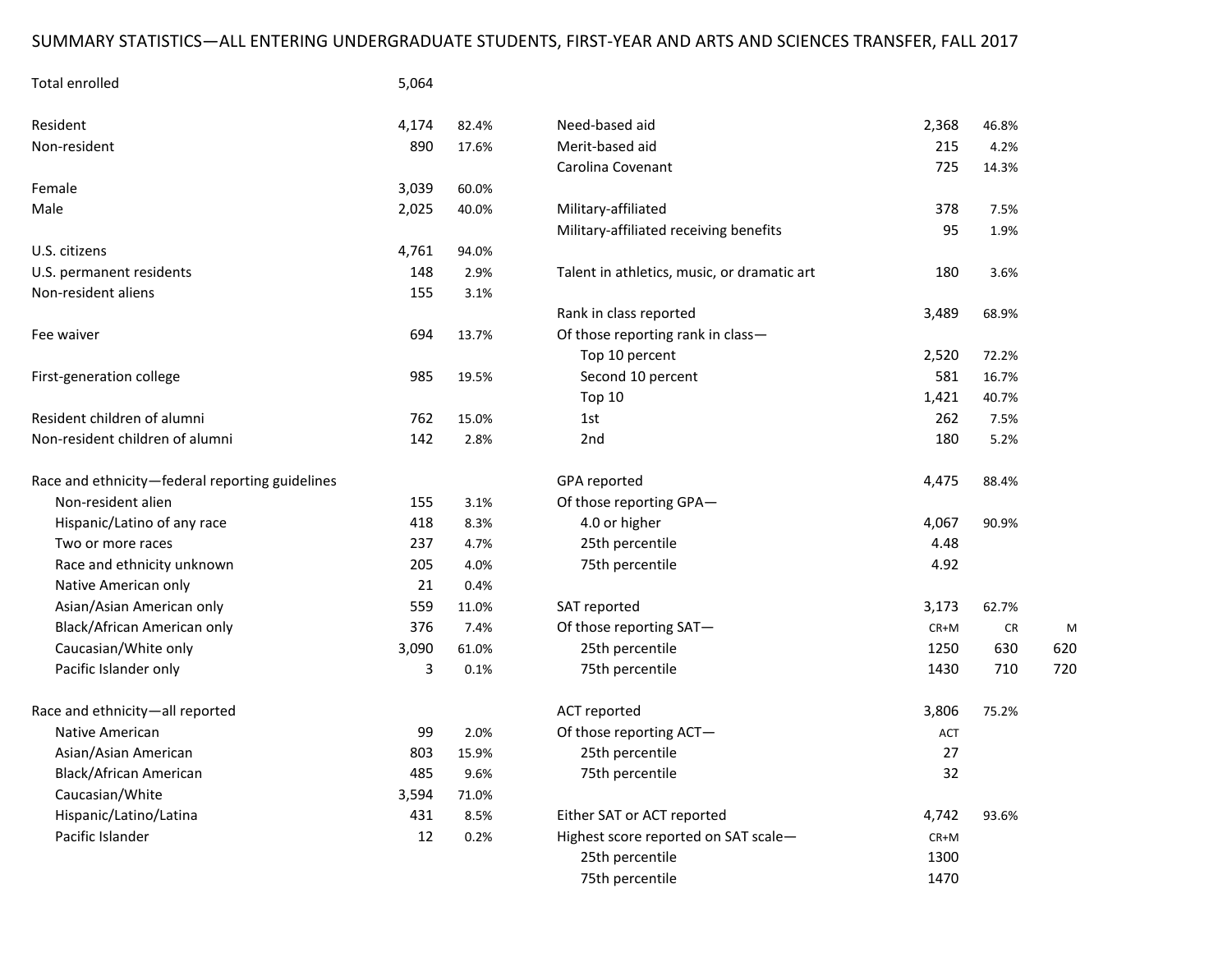# SUMMARY STATISTICS—ENTERING FIRST-YEAR STUDENTS, FALL 2017

| Total enrolled                                  | 4,355 |       |                                             |            |        |                 |
|-------------------------------------------------|-------|-------|---------------------------------------------|------------|--------|-----------------|
| Resident                                        | 3,662 | 84.1% | Need-based aid                              | 1,921      | 44.1%  |                 |
| Non-resident                                    | 693   | 15.9% | Merit-based aid                             | 207        | 4.8%   |                 |
|                                                 |       |       | Carolina Covenant                           | 511        | 11.7%  |                 |
| Female                                          | 2,661 | 61.1% |                                             |            |        |                 |
| Male                                            | 1,694 | 38.9% | Military-affiliated                         | 284        | 6.5%   |                 |
|                                                 |       |       | Military-affiliated receiving benefits      | 49         | 1.1%   |                 |
| U.S. citizens                                   | 4,133 | 94.9% |                                             |            |        |                 |
| U.S. permanent residents                        | 101   | 2.3%  | Talent in athletics, music, or dramatic art | 167        | 3.8%   |                 |
| Non-resident aliens                             | 121   | 2.8%  |                                             |            |        |                 |
|                                                 |       |       | Rank in class reported                      | 3,092      | 71.0%  |                 |
| Fee waiver                                      | 524   | 12.0% | Of those reporting rank in class-           |            |        |                 |
|                                                 |       |       | Top 10 percent                              | 2,412      | 78.0%  |                 |
| First-generation college                        | 743   | 17.1% | Second 10 percent                           | 488        | 15.8%  |                 |
|                                                 |       |       | Top 10                                      | 1,357      | 43.9%  |                 |
| Resident children of alumni                     | 703   | 16.1% | 1st                                         | 256        | 8.3%   |                 |
| Non-resident children of alumni                 | 136   | 3.1%  | 2nd                                         | 173        | 5.6%   |                 |
| Race and ethnicity-federal reporting guidelines |       |       | GPA reported                                | 3,915      | 89.9%  |                 |
| Non-resident alien                              | 121   | 2.8%  | Of those reporting GPA-                     |            |        |                 |
| Hispanic/Latino of any race                     | 342   | 7.9%  | 4.0 or higher                               | 3,745      | 95.7%  |                 |
| Two or more races                               | 202   | 4.6%  | 25th percentile                             | 4.58       |        |                 |
| Race and ethnicity unknown                      | 173   | 4.0%  | 75th percentile                             | 4.92       |        |                 |
| Native American only                            | 18    | 0.4%  |                                             |            |        |                 |
| Asian/Asian American only                       | 495   | 11.4% | SAT reported                                | 2,905      | 66.7%  |                 |
| Black/African American only                     | 323   | 7.4%  | Of those reporting SAT-                     | $CR+M$     | CR     | N               |
| Caucasian/White only                            | 2,678 | 61.5% | 25th percentile                             | 1260       | 640    | 620             |
| Pacific Islander only                           | 3     | 0.1%  | 75th percentile                             | 1440       | 720    | 72 <sub>C</sub> |
| Race and ethnicity-all reported                 |       |       | ACT reported                                | 3,565      | 81.9%  |                 |
| Native American                                 | 87    | 2.0%  | Of those reporting ACT-                     | <b>ACT</b> |        |                 |
| Asian/Asian American                            | 691   | 15.9% | 25th percentile                             | 27         |        |                 |
| Black/African American                          | 413   | 9.5%  | 75th percentile                             | 32         |        |                 |
| Caucasian/White                                 | 3,094 | 71.0% |                                             |            |        |                 |
| Hispanic/Latino/Latina                          | 353   | 8.1%  | Either SAT or ACT reported                  | 4,355      | 100.0% |                 |
| Pacific Islander                                | 10    | 0.2%  | Highest score reported on SAT scale-        | $CR+M$     |        |                 |
|                                                 |       |       | 25th percentile                             | 1310       |        |                 |
|                                                 |       |       | 75th percentile                             | 1470       |        |                 |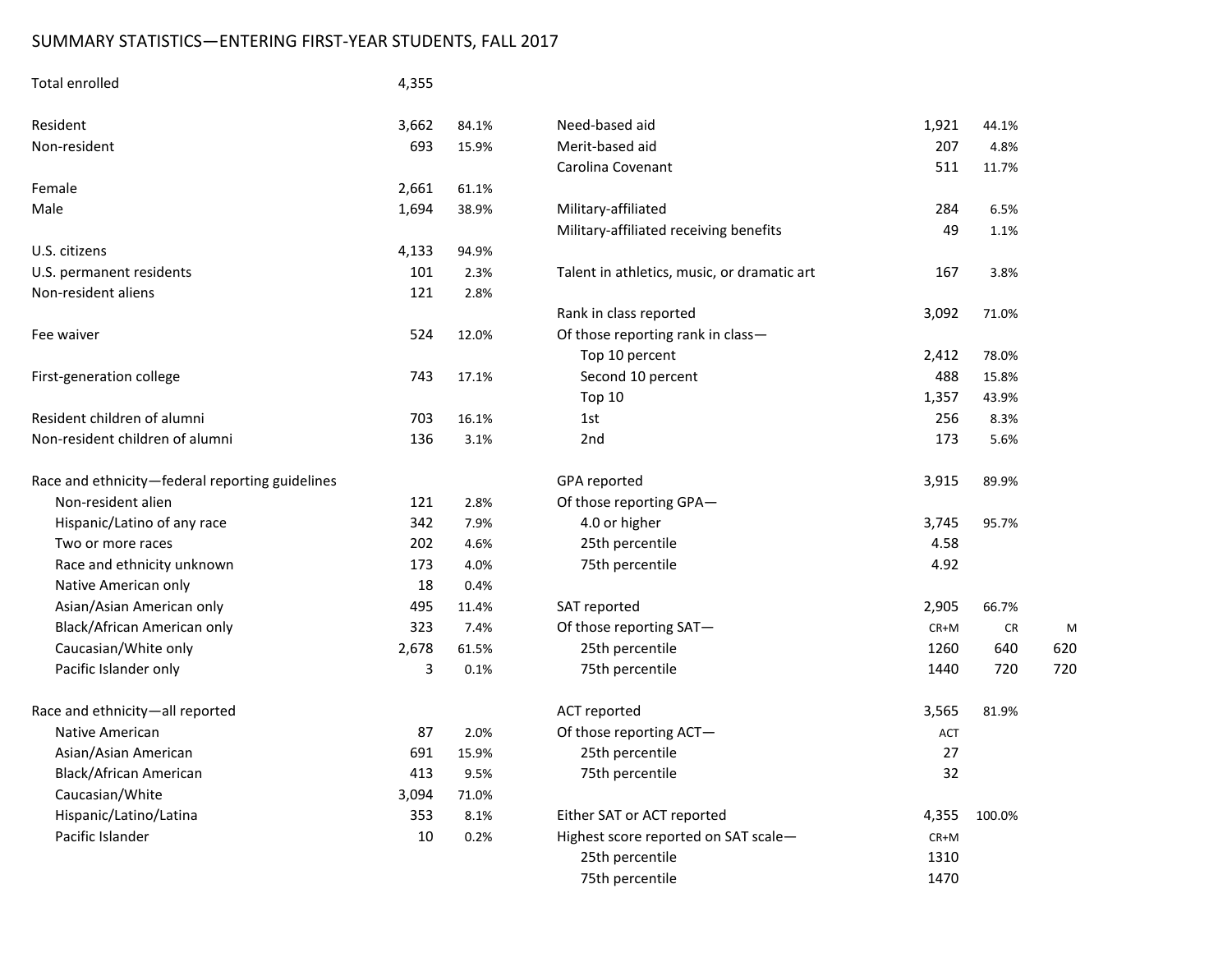# SUMMARY STATISTICS—FIRST-YEAR APPLIED / ADMITTED

|                                                 | <b>APPLIED</b> |                                    |                            |                      |        |        | <b>ADMITTED</b> |       |                |       |                |       |        |         |
|-------------------------------------------------|----------------|------------------------------------|----------------------------|----------------------|--------|--------|-----------------|-------|----------------|-------|----------------|-------|--------|---------|
|                                                 | 2013           | 2014                               | 2015                       | 2016                 | 2017   | 1 Year | 5 Years         | 2013  | 2014           | 2015  | 2016           | 2017  | 1 Year | 5 Years |
| Total                                           |                | 30,835 31,331 31,953 35,875        |                            |                      | 40,918 | 14%    | 33%             | 8,243 | 8,930          | 9,510 | 9,386          | 9,709 | 3%     | 18%     |
| Resident                                        | 9,893          |                                    | 9,756 10,287 11,663 12,918 |                      |        | 11%    | 31%             | 5,043 | 5,138          | 5,330 | 5,696          | 5,927 | 4%     | 18%     |
| Non-resident                                    |                | 20,942 21,575 21,666 24,212 28,000 |                            |                      |        | 16%    | 34%             | 3,200 | 3,792          | 4,180 | 3,690          | 3,782 | 2%     | 18%     |
| Female                                          |                | 18,361 18,554 18,873 20,988 23,854 |                            |                      |        | 14%    | 30%             | 4,853 | 5,172          | 5,596 | 5,565          | 5,785 | 4%     | 19%     |
| Male                                            |                | 12,474 12,777 13,080 14,887 17,064 |                            |                      |        | 15%    | 37%             | 3,390 | 3,758          | 3,914 | 3,821          | 3,924 | 3%     | 16%     |
| U.S. citizens                                   |                | 27,292 27,600                      |                            | 28,024 31,271 35,703 |        | 14%    | 31%             | 7,604 | 8,221          | 8,725 | 8,686          | 8,817 | 1%     | 16%     |
| U.S. permanent residents                        | 718            | 715                                | 742                        | 804                  | 869    | 8%     | 21%             | 195   | 197            | 236   | 203            | 192   | -6%    | $-2%$   |
| Non-resident aliens                             | 2,825          | 3,016                              | 3,187                      | 3,800                | 4,346  | 14%    | 54%             | 444   | 512            | 549   | 497            | 700   | 29%    | 58%     |
| Fee waiver                                      | 2,710          | 3,505                              | 3,488                      | 4,355                | 5,204  | 19%    | 92%             | 557   | 840            | 898   | 887            | 1,013 | 12%    | 82%     |
| First-generation college                        | 4,968          | 5,019                              | 5,008                      | 5,780                | 6,467  | 12%    | 30%             | 1,225 | 1,242          | 1,378 | 1,230          | 1,379 | 11%    | 13%     |
| Resident children of alumni                     | 1,566          | 1,528                              | 1,645                      | 1,717                | 1,940  | 13%    | 24%             | 927   | 919            | 981   | 1,013          | 1,063 | 5%     | 15%     |
| Non-resident children of alumni                 | 677            | 625                                | 642                        | 697                  | 757    | 9%     | 12%             | 308   | 310            | 322   | 340            | 351   | 3%     | 14%     |
| Race and ethnicity-federal reporting guidelines |                |                                    |                            |                      |        |        |                 |       |                |       |                |       |        |         |
| Non-resident alien                              | 2,825          | 3,016                              | 3,187                      | 3,800                | 4,346  | 14%    | 54%             | 444   | 512            | 549   | 497            | 700   | 29%    | 58%     |
| Hispanic/Latino of any race                     | 2,307          | 2,378                              | 2,403                      | 2,918                | 3,572  | 22%    | 55%             | 630   | 722            | 760   | 795            | 883   | 10%    | 40%     |
| Two or more races                               | 1,169          | 1,248                              | 1,164                      | 1,328                | 1,736  | 31%    | 49%             | 354   | 413            | 407   | 393            | 470   | 16%    | 33%     |
| Race and ethnicity unknown                      | 1,867          | 974                                | 1,576                      | 1,830                | 1,834  | 0%     | $-2%$           | 484   | 310            | 517   | 556            | 453   | $-23%$ | $-6%$   |
| Native American only                            | 105            | 80                                 | 95                         | 117                  | 127    | 9%     | 21%             | 31    | 39             | 35    | 44             | 43    | $-2%$  | 39%     |
| Asian/Asian American only                       | 2,902          | 3,422                              | 3,508                      | 3,953                | 4,557  | 15%    | 57%             | 901   | 1,088          | 1,199 | 1,134          | 1,245 | 9%     | 38%     |
| Black/African American only                     | 2,686          | 2,590                              | 2,606                      | 2,903                | 3,326  | 15%    | 24%             | 578   | 669            | 668   | 702            | 697   | $-1%$  | 21%     |
| Caucasian/White only                            | 16,960         | 17,605                             | 17,392                     | 19,003               | 21,388 | 13%    | 26%             | 4,815 | 5,175          | 5,370 | 5,263          | 5,212 | $-1%$  | 8%      |
| Pacific Islander only                           | 14             | 18                                 | 22                         | 23                   | 32     | 39%    | 129%            | 6     | $\overline{2}$ | 5     | $\overline{2}$ | 6     | 67%    | 0%      |
| Race and ethnicity-all reported                 |                |                                    |                            |                      |        |        |                 |       |                |       |                |       |        |         |
| Native American                                 | 587            | 513                                | 450                        | 527                  | 685    | 30%    | 17%             | 185   | 202            | 198   | 180            | 202   | 11%    | 9%      |
| Asian/Asian American                            | 5,653          | 6,561                              | 6,803                      | 7,870                | 9,172  | 17%    | 62%             | 1,384 | 1,693          | 1,865 | 1,757          | 2,043 | 14%    | 48%     |
| <b>Black/African American</b>                   | 3,393          | 3,274                              | 3,245                      | 3,702                | 4,352  | 18%    | 28%             | 772   | 880            | 840   | 905            | 927   | 2%     | 20%     |
| Caucasian/White                                 | 19,764         | 20,660                             | 20,292                     | 22,340               | 25,567 | 14%    | 29%             | 5,625 | 6,109          | 6,306 | 6,195          | 6,353 | 2%     | 13%     |
| Hispanic/Latino/Latina                          | 2,471          | 2,558                              | 2,594                      | 3,120                | 3,795  | 22%    | 54%             | 666   | 755            | 795   | 831            | 939   | 12%    | 41%     |
| Pacific Islander                                | 66             | 84                                 | 83                         | 106                  | 123    | 16%    | 86%             | 15    | 14             | 20    | 19             | 27    | 30%    | 80%     |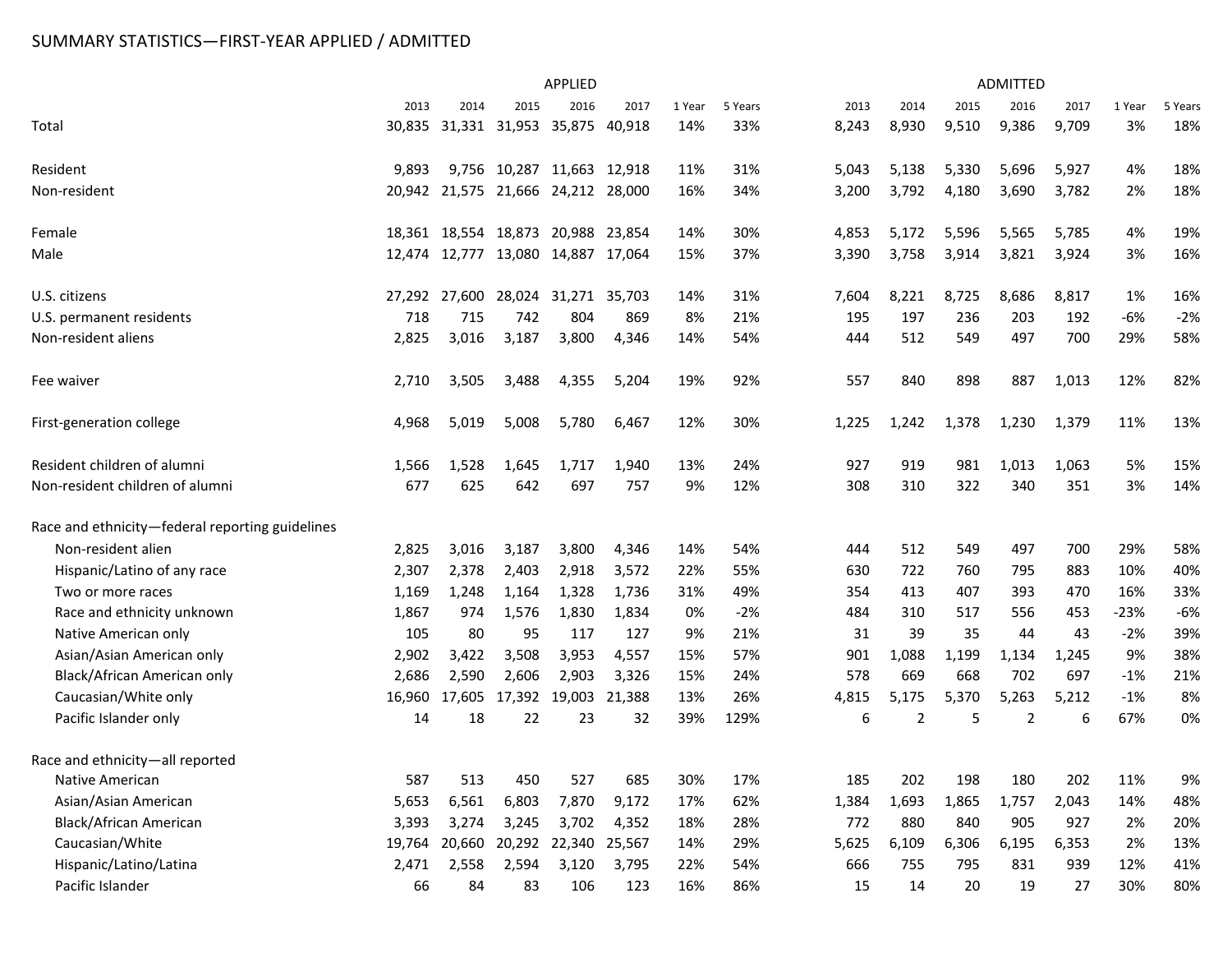### ADDITIONAL STATISTICS—ENTERING FIRST-YEAR STUDENTS, FALL 2017

# **INTENDED MAJOR BACKGROUND** Biology 20.2% 51% of new first-year students were born in North Carolina Undecided 17.1% 61% of the North Carolinians Business Administration 11.0% 4% of the out-of-state students Chemistry 4.9% Psychology 4.7% 9% were born outside the United States Biomedical and Health Sci Eng 3.9% 7% of the North Carolinians Computer Science 3.5% 20% of the out-of-state students Political Science 3.3% Nursing 2.9% 11% speak a first language other than English Economics 2.8% 3% speak Spanish as a first language Media and Journalism 2.7% 2% speak Mandarin as a first language Exercise and Sport Science 2.5% Pharmacy 1.9% 32% self-reported fluency in two or more languages Mathematics 1.6% Communication Studies **1.4%** 9% are only children English 1.3% 1.3% 15% have three or more siblings Global Studies 1.3% Enviornmental Studies 1.3% 83% have at least one parent who earned a college degree Physics **1.3%** 1.3% 47% have at least one parent who earned a graduate degree History 0.9% 2% have no parent who earned a high-school diploma **CAREER INTEREST** 34% have at least one parent who is a business executive or owner Physician 20.6% 14% …school teacher or administrator Business executive 9.6% 12% …full-time homemaker Scientific researcher 6.5% 9% …engineer Lawyer 4.6% 8% …salesperson or buyer Engineer 4.3% 7% …nurse Computer programmer 2.9% 6% …physician Nurse 2.8% 6% …accountant or actuary 2.8% 6% ... accountant or actuary Writer or journalist 2.7% 5% …computer programmer Policymaker or government employee 2.4% 5% …lawyer or judge Pharmacist 2.3% 4% …clerk Business owner 2.2% 3% …skilled trades

Dentist 2.1% 2% …college teacher Therapist (physical, occupational, speech) 2.0% 2% …military service Clinical psychologist 1.9% 2% …scientific researcher Foreign service worker 1.4% 2% …unskilled laborer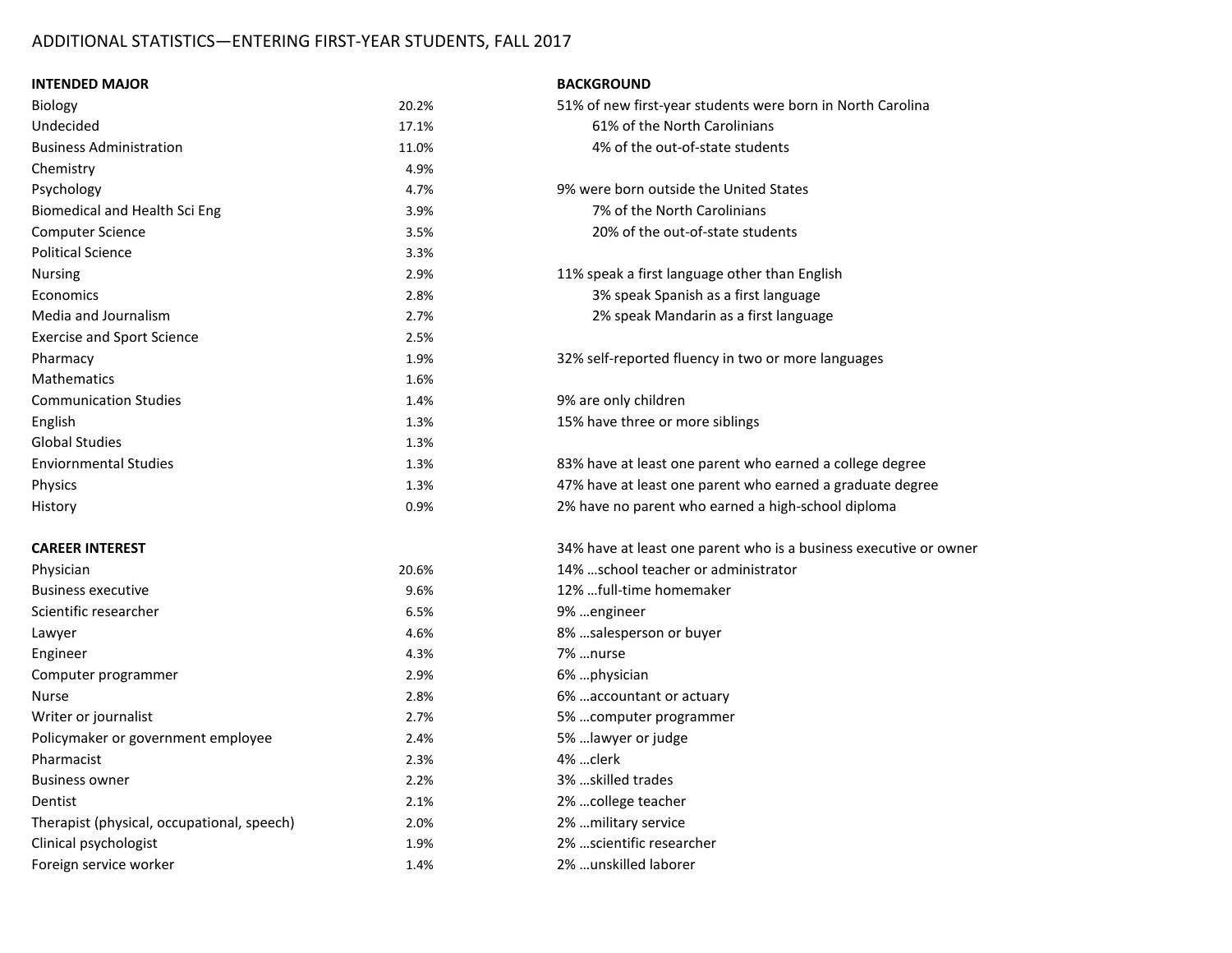# SUMMARY STATISTICS—ENTERING ARTS AND SCIENCES TRANSFER STUDENTS, FALL 2017

| Enrolled                                        | 709            |       |                                        |        |           |     |
|-------------------------------------------------|----------------|-------|----------------------------------------|--------|-----------|-----|
| Resident                                        | 512            | 72.2% | Non-traditional                        | 88     | 12.4%     |     |
| Non-resident                                    | 197            | 27.8% |                                        |        |           |     |
|                                                 |                |       | Carolina Covenant                      | 214    | 30.2%     |     |
| Female                                          | 378            | 53.3% | Need-based aid                         | 447    | 63.0%     |     |
| Male                                            | 331            | 46.7% |                                        |        |           |     |
|                                                 |                |       | Military affiliated                    | 94     | 13.3%     |     |
| U.S. citizens                                   | 628            | 88.6% | Military affiliated receiving benefits | 46     | 6.5%      |     |
| U.S. permanent residents                        | 47             | 6.6%  |                                        |        |           |     |
| Non-resident aliens                             | 34             | 4.8%  | Transferred from NC community college  | 267    | 37.7%     |     |
| Fee waiver                                      | 170            | 24.0% | <b>CSTEP</b> participant               | 80     | 11.3%     |     |
| First-generation college                        | 242            | 34.1% | First-year transfer                    | 104    | 14.7%     |     |
|                                                 |                |       | Sophomore transfer                     | 236    | 33.3%     |     |
| Children of alumni                              | 65             | 9.2%  | Junior transfer                        | 369    | 52.0%     |     |
| Race and ethnicity-federal reporting guidelines |                |       | College GPA                            |        |           |     |
| Non-resident alien                              | 34             | 4.8%  | 25th percentile                        | 3.6    |           |     |
| Hispanic/Latino of any race                     | 76             | 10.7% | 75th percentile                        | 3.9    |           |     |
| Two or more races                               | 35             | 4.9%  |                                        |        |           |     |
| Race and ethnicity unknown                      | 32             | 4.5%  | SAT reported                           | 268    | 37.8%     |     |
| Native American only                            | 3              | 0.4%  | Of those reporting SAT-                | $CR+M$ | <b>CR</b> | N   |
| Asian/Asian American only                       | 64             | 9.0%  | 25th percentile                        | 1180   | 600       | 580 |
| Black/African American only                     | 53             | 7.5%  | 75th percentile                        | 1400   | 700       | 700 |
| Caucasian/White only                            | 412            | 58.1% |                                        |        |           |     |
| Pacific Islander only                           | 0              | 0.0%  | ACT reported                           | 241    | 34.0%     |     |
|                                                 |                |       | Of those reporting ACT-                | ACT    |           |     |
| Race and ethnicity-all reported                 |                |       | 25th percentile                        | 24     |           |     |
| Native American                                 | 12             | 1.7%  | 75th percentile                        | 31     |           |     |
| Asian/Asian American                            | 112            | 15.8% |                                        |        |           |     |
| Black/African American                          | 72             | 10.2% | Either SAT or ACT reported             | 387    | 54.6%     |     |
| Caucasian/White                                 | 500            | 70.5% | Highest score reported on SAT scale-   | $CR+M$ |           |     |
| Hispanic/Latino/Latina                          | 78             | 11.0% | 25th percentile                        | 1200   |           |     |
| Pacific Islander                                | $\overline{2}$ | 0.3%  | 75th percentile                        | 1430   |           |     |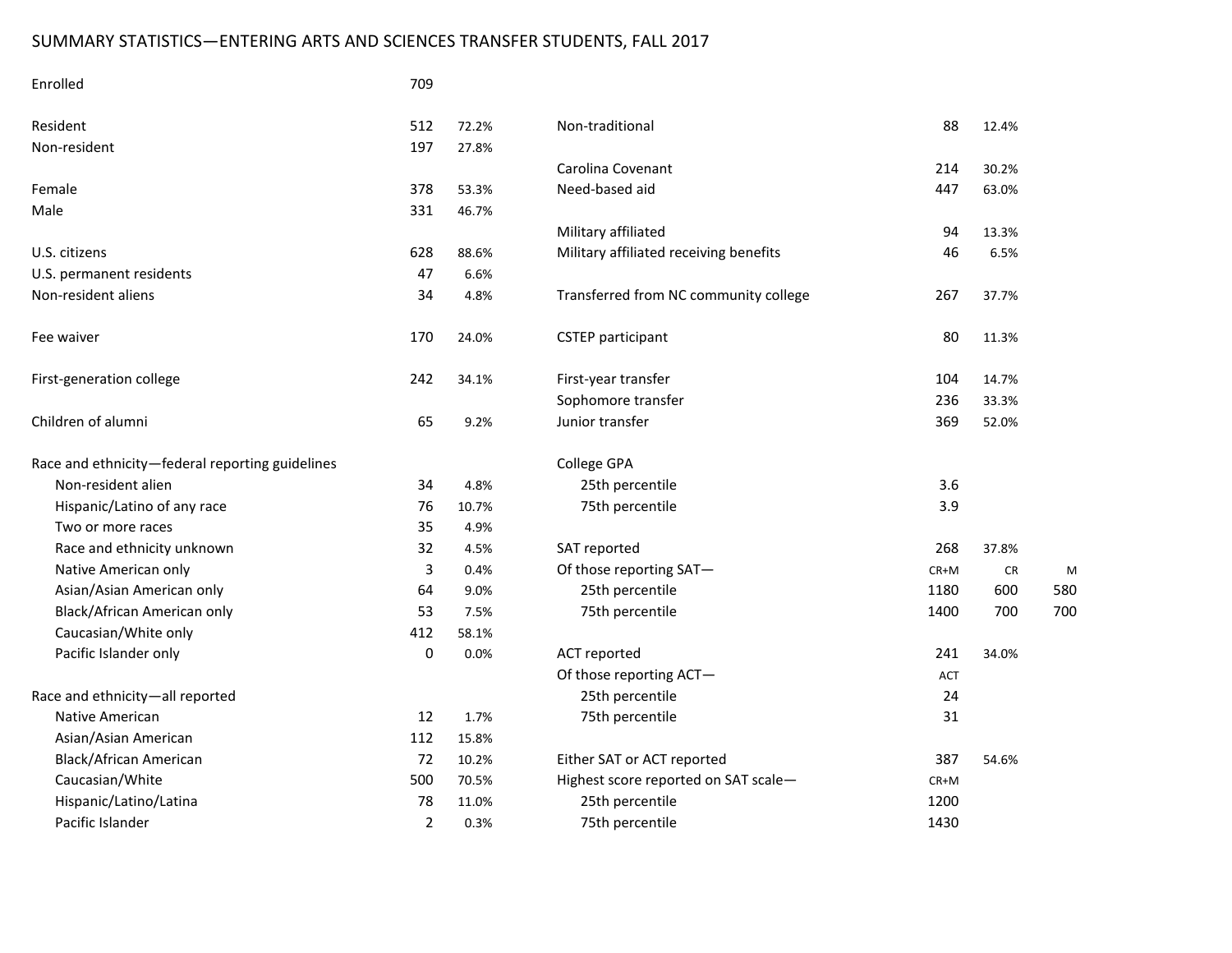### ADDITIONAL STATISTICS—ENTERING ARTS AND SCIENCES TRANSFER STUDENTS, FALL 2017

#### **INTENDED MAJOR B**

|  | <b>3ACKGROUND</b> |  |  |
|--|-------------------|--|--|
|  |                   |  |  |

| <b>Biology</b>                    | 17.9% | 39% of new first-year students were born in North Carolina |
|-----------------------------------|-------|------------------------------------------------------------|
| Economics                         | 11.1% | 54% of the North Carolinians                               |
| <b>Business Administration</b>    | 6.6%  | 2% of the out-of-state students                            |
| <b>Computer Science</b>           | 5.9%  |                                                            |
| <b>Political Science</b>          | 5.6%  | 18% were born outside the United States                    |
| <b>Exercise and Sport Science</b> | 5.4%  | 12% of the North Carolinians                               |
| Psychology                        | 4.8%  | 32% of the out-of-state students                           |
| Chemistry                         | 5.2%  |                                                            |
| English                           | 3.4%  | 19% speak a first language other than English              |
| Sociology                         | 2.7%  | 6% speak Spanish as a first language                       |
| <b>Communication Studies</b>      | 2.4%  | 3% speak Mandarin as a first language                      |
| History                           | 2.3%  |                                                            |
| Undecided                         | 2.3%  | 38% self-reported fluency in two or more languages         |
| Management and Society            | 2.0%  |                                                            |
| <b>Nursing</b>                    | 1.7%  | 13% are only children                                      |
| Media and Journalism              | 1.6%  | 20% have three or more siblings                            |
| <b>Global Studies</b>             | 1.3%  |                                                            |
| <b>Mathematics</b>                | 1.3%  | 70% have at least one parent who earned a college degree   |
| Studio Art                        | 1.1%  | 26% have at least one parent who earned a graduate degree  |

| 39% of new first-year students were born in North Carolina |
|------------------------------------------------------------|
| 54% of the North Carolinians                               |
| 2% of the out-of-state students                            |

7% have no parent who earned a high-school diploma

31% have at least one parent who is a business executive or owner

- 11% …school teacher or administrator
- 11% …full-time homemaker
- 6% …engineer
- 7% …nurse
- 7% …skilled trades
- 6% …clerk
- 6% …salesperson or buyer
- 4% …accountant or actuary
- 4% …college teacher
- 4% …unskilled labor
- 3% …computer programmer
- 3% …lawyer or judge
- 2% …military service
- 2% …physician
- 1% …scientific researcher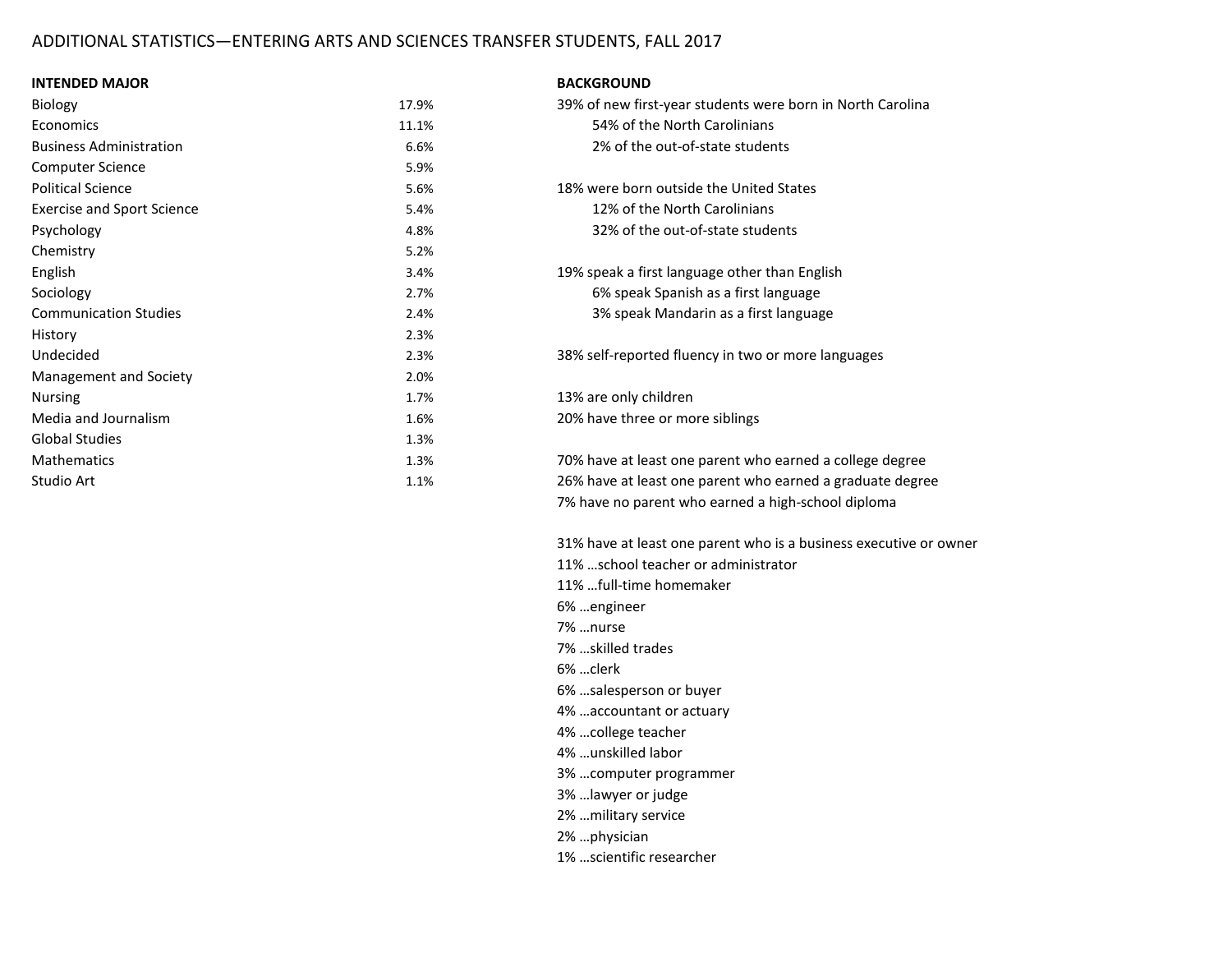### **Summary Statistics—Key Terms**

The data summarized in this report have been validated by the Office of Undergraduate Admissions. In keeping with University policy and practice, and in order to protect the privacy and other rights of individual students, this report does not include aggregate academic data for groups with five or fewer students.

**Entering undergraduate students, Fall 2017.** Students who enrolled at the University for the first time during Fall 2017 semester and remained enrolled as of the census date, which was the 10th day of class. Students who enrolled for the first time in the preceding Summer term are included; those who enrolled for the first time in the preceding Spring term are not.

**Resident/non-resident.** The residency status of each student, as determined under North Carolina law and using guidelines established by the UNC system. The figures reported here do not include the impact of the so-called Scholarship Provision, the state law by which non-residents who receive full academic scholarships may be counted as residents.

**Fee-waiver**. Students who requested and were granted a waiver of the application fee. The University accepts fee-waiver requests that follow guidelines established by the [College Board](https://professionals.collegeboard.com/guidance/applications/fee-waivers) or the [National Association for College Admission Counseling,](http://www.nacacnet.org/studentinfo/feewaiver/Pages/default.aspx) as well as those submitted by school counselors who attest to their students' financial circumstances.

**First-generation college.** Students for whom neither parent has earned a bachelor's degree.

**Children of alumni**. Any student whose parent, step-parent, or legal guardian attended the University for at least one Fall or Spring semester, whether or not the parent, step-parent, or legal guardian earned a degree.

**Race and ethnicity—federal reporting guidelines.** In 2010 the U.S. Department of Education implemented new guidelines for the reporting of race and ethnicity. Under these guidelines, colleges and universities are required to ask students one question about their ethnicity and a second question about their race. Students cannot be required to answer either question and may choose not to respond. The ethnicity question offers students two choices: Hispanic/Latino or Not Hispanic/Latino. The race question offers students multiple choices and specifies that students may choose all that apply. These guidelines require that colleges and universities report:

- non-resident aliens (that is, global or international students) separately from U.S. citizens and U.S. permanent residents;
- Hispanic/Latino/Latina students separately, regardless of whether they also identify one or more races; and
- all students who report more than one race as a single group, "Two or more races," without reporting the races these students specify.

**Race and ethnicity—all reported.** Because federal reporting guidelines result in incomplete information about the races and ethnicities reported by applicants for admission, the Office of Undergraduate Admissions has developed an alternate method of reporting as a complement to the federal guidelines. This alternate method includes all applicants regardless of their citizenship and summarizes all of the races and ethnicities that students report. Since some students identified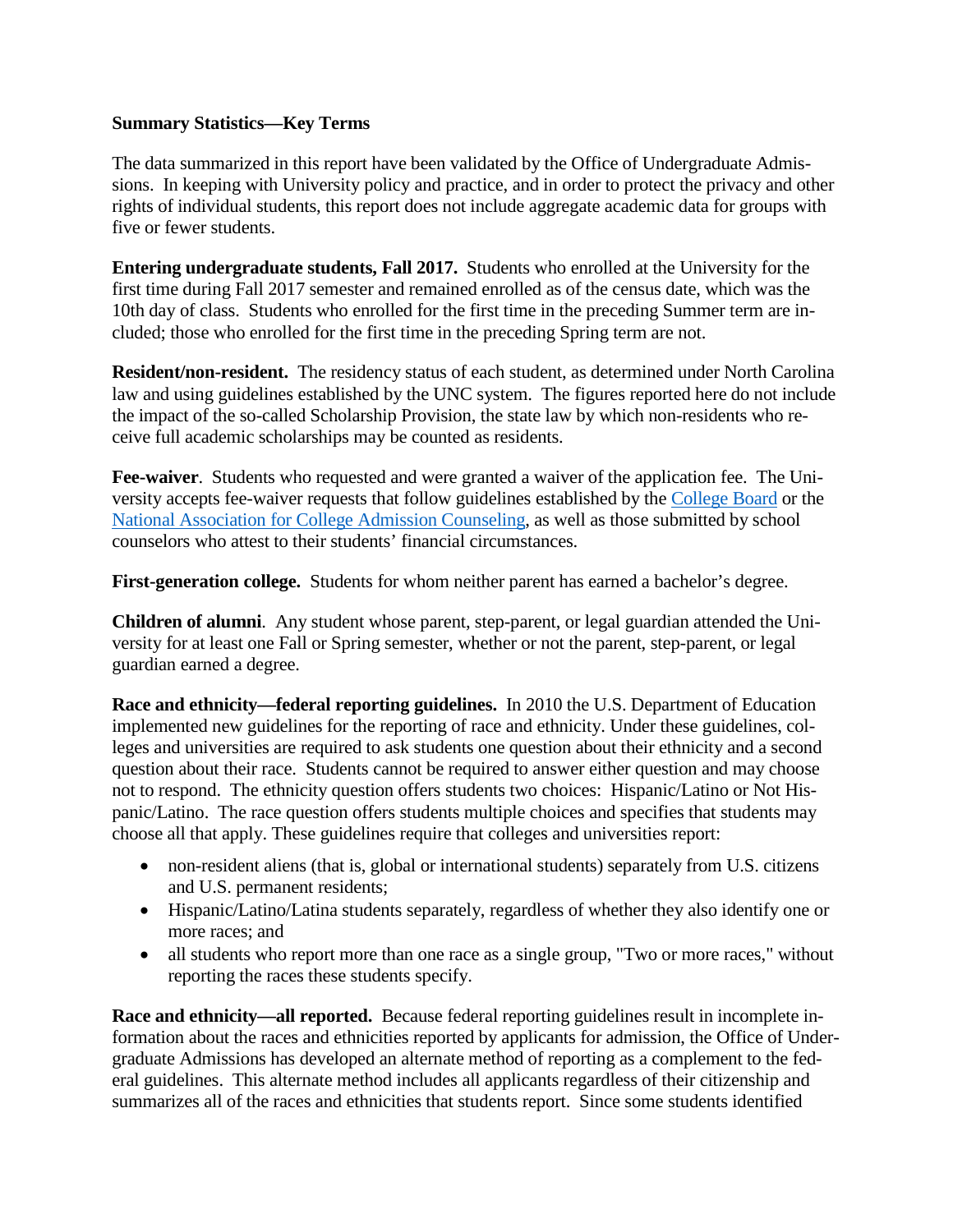themselves as more than one race or ethnicity, the responses exceed the total number of students in the entering class.

**Need-based aid.** Students receiving need-based financial aid in the form of loans, work-study, or grants.

**Merit-based aid.** Students receiving merit-based aid, excluding athletic scholarships.

**Military-affiliated.** Any student who self-identified as currently or previously serving in the United States military, or as a dependent or spouse of someone currently or previously serving.

**Military-affiliated receiving benefits.** Any military-affiliated student who applied for and received federal aid through the U.S. Department of Veterans Affairs.

**Carolina Covenant.** Students who entered the University as [Carolina Covenant Scholars.](http://carolinacovenant.unc.edu/)

**Talent in athletics, music, or dramatic art.** Students who enrolled at the University through the special-talent policies and procedures approved by the Board of Governors, the Board of Trustees, the Advisory Committee on Undergraduate Admissions, and/or the faculty Committee on Special Talent. For Fall 2017, these 180 students included 150 for athletics, 20 for music, and 10 for dramatic art.

**Rank in class.** High-school rank in class as reported by the student's high school. The results only include official ranks reported by students' high schools. To maintain the integrity of admissions data, the Office of Undergraduate Admissions does not estimate ranks when high schools do not provide them.

**GPA.** High-school grade-point average as reported by the student's high school. The results only include official GPAs reported by students' high school, and only when the school reports GPAs on a 4.0 scale; no estimated GPAs are included. To maintain the integrity of admissions data, the Office of Undergraduate Admissions does not estimate GPAs when high schools do not provide them, and it does not recalculate GPAs when high schools provide them on anything other than a 4.0 scale.

**25th percentile.** The value below which 25 percent of all the values in the group fall.

**75th percentile.** The value below which 75 percent of all the values in the group fall.

**SAT reported.** Students who submitted official results from the SAT. The 25<sup>th</sup> and 75<sup>th</sup> percentiles are calculated for all students who submitted SAT scores, using the highest score earned by each student reporting a score.

**ACT reported.** Students who submitted official results from the ACT. The  $25<sup>th</sup>$  and  $75<sup>th</sup>$  percentile composite scores are calculated for all students who submitted ACT scores, using the highest score earned by each student reporting a score.

**Either SAT or ACT reported.** Highest official score earned by each student on either the SAT (Critical Reading and Math combined) or the ACT Composite, with the ACT Composite converted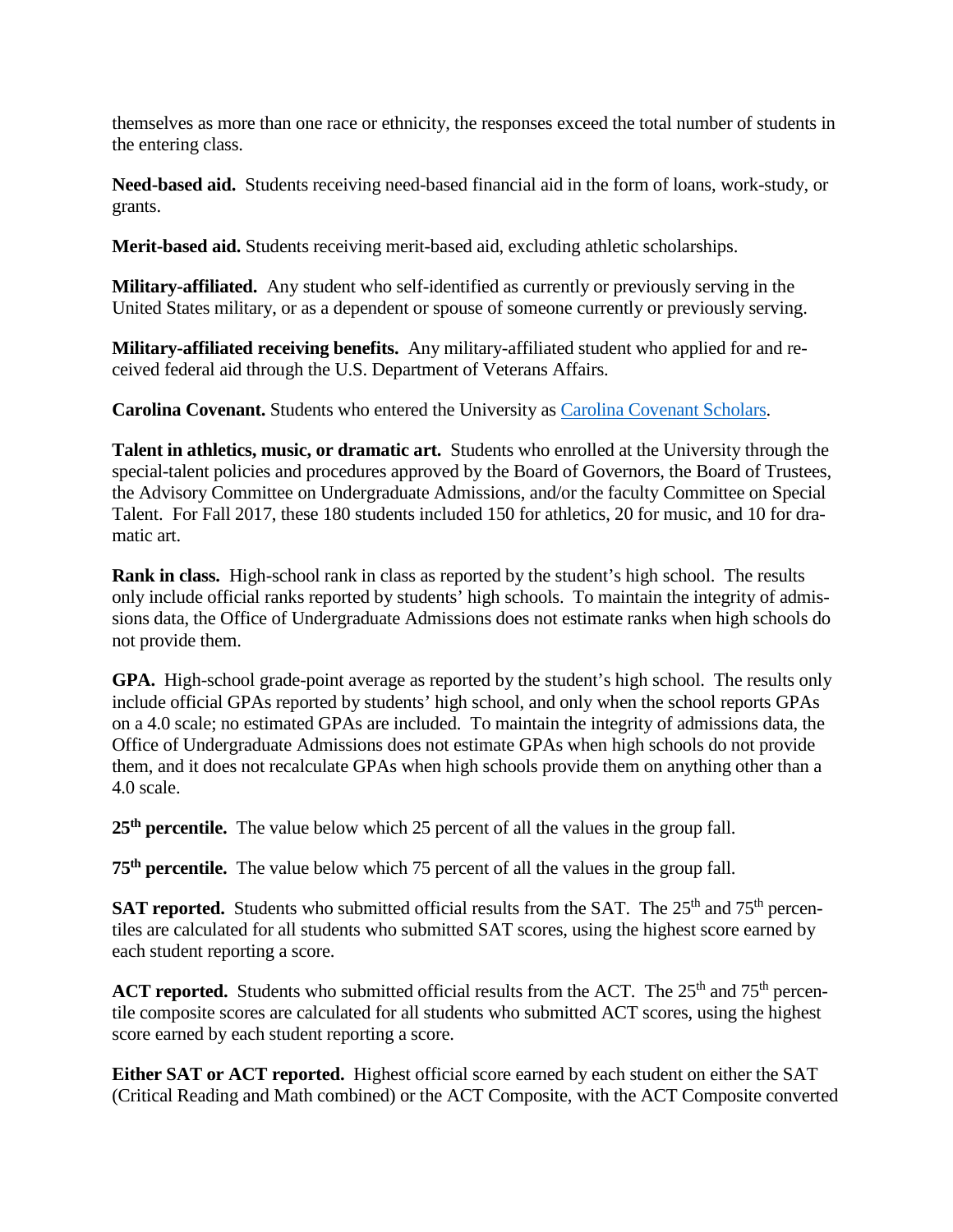to the SAT Critical Reading and Math scale using the [standard concordance table](http://research.collegeboard.org/sites/default/files/publications/2012/7/researchnote-2009-40-act-sat-concordance-tables.pdf) approved by the College Board and ACT. This method of summarizing test scores best represents the way that scores are used by the University. Under [guidelines for standardized testing](http://admissions.unc.edu/files/2013/09/Guidelines_for_Standardized_Testing.pdf) approved by the Advisory Committee on Undergraduate Admissions, when any candidate for admission submits results from both the SAT and the ACT, the University considers the test with the stronger results.

### **Transfer Summary Statistics—Additional Key Terms**

**Entering Arts and Sciences transfer students, Fall 2017.** Transfer students who enrolled in the College of Arts and Sciences at the University for the first time during Fall 2017 semester and remained enrolled as of the census date, which was the 10th day of class. Students who enrolled for the first time in the preceding Summer term are included; those who enrolled for the first time in the preceding Spring term are not. In keeping with federal reporting guidelines, UNC-Chapel Hill considers as a candidate for transfer admission any student who has enrolled in college after graduating from high school.

**Non-traditional.** Students who are 25 years old or older on the first day of their first semester at UNC-Chapel Hill.

**North Carolina community colleges.** Students who were attending any of the 58 colleges in the North Carolina Community College System at the time they applied for admission to UNC-Chapel Hill.

**C-STEP participant.** Student who entered UNC-Chapel Hill as a member of the [Carolina Student](http://admissions.unc.edu/apply/transfer-students/carolina-student-transfer-excellence-program-c-step/)  [Transfer Excellence Program,](http://admissions.unc.edu/apply/transfer-students/carolina-student-transfer-excellence-program-c-step/) which offers guaranteed admission, as well as transition and support services, to low- and moderate-income students enrolled at partner community colleges.

**First-year transfer**. Students who enter the University with fewer than 30 transferable hours.

**Sophomore transfer**. Students who enter the University with 30-59 transferable hours.

**Junior transfer.** Students who enters the University with 60 or more transferable hours.

**College GPA.** Cumulative grade-point average earned for all college and university courses attempted after graduating from high school.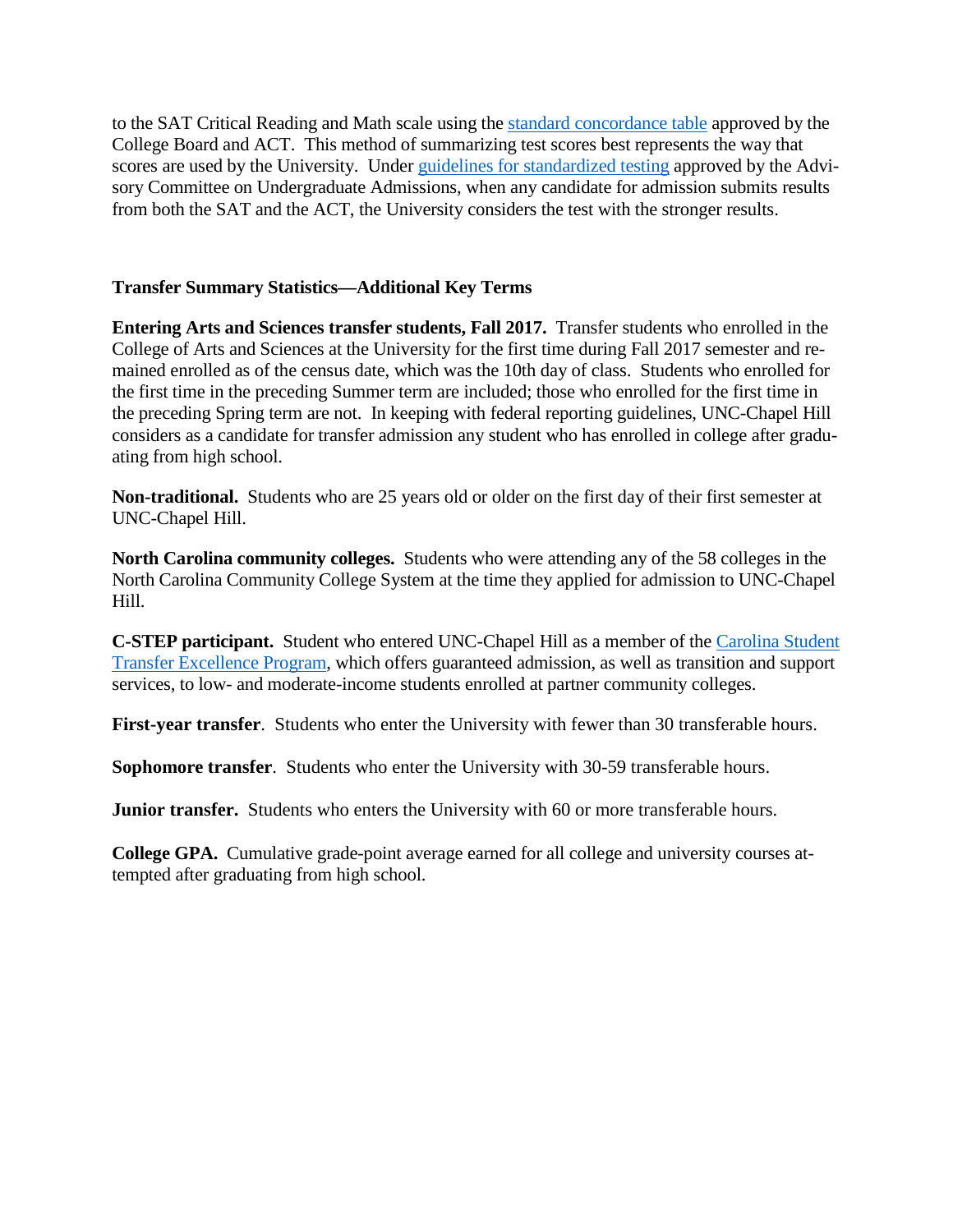# ENROLLING STUDENT-ATHLETES—CLASS ENTERING 2017

### **Introduction**

The [Office of Undergraduate Admissions](http://admissions.unc.edu/) has the final decision-making authority for all candidates for undergraduate admission to the University of North Carolina at Chapel Hill. The admissions office follows policies established by the Board of Governors of the University of North Carolina system and by the Board of Trustees of UNC-Chapel Hill. By trustee policy, the admis-sions office also applies procedures approved by the Advisory Committee on [Undergraduate](http://faccoun.unc.edu/committees-2/appointed-committees/undergraduate-admissions-committee/) [Admissions,](http://faccoun.unc.edu/committees-2/appointed-committees/undergraduate-admissions-committee/) an appointed committee of **Faculty Council**.

[Trustee](http://www.catalog.unc.edu/admissions/undergraduate/#admissionspolicytext) policy provides for the admission of students who "give evidence of possessing special talents for University programs requiring such special talents." The Advisory Committee has approved intercollegiate athletics as one such program and has allocated 160 spaces in each entering first-year class, on average, for students who will participate. In addition to these 160 student-athletes, each year other student-athletes apply and are admitted competitively and without specific consideration of their talent in athletics. Taken together, all student-athletes typically comprise 5 percent of the entering first-year class each year.

All candidates for undergraduate admission, including all prospective student-athletes, are evaluated comprehensively by the admissions office. In conducting these evaluations, the office is guided by the Advisory Committee's *[Statement on the Evaluation of Candidates](http://admissions.unc.edu/files/2013/09/Statement_on_the_Evaluation_of_Candidates.pdf)* and *[Guidelines](http://admissions.unc.edu/files/2013/09/Guidelines_for_Standardized_Testing.pdf)  [for Standardized Testing](http://admissions.unc.edu/files/2013/09/Guidelines_for_Standardized_Testing.pdf)*. The primary criterion for admission is the student's capacity to succeed academically at the University. Beyond this criterion, there is no formula for admission and no fixed standard that every student must meet. Rather, as the Advisory Committee has instructed in its *Statement*, the admissions office "evaluate[s] individual candidates rigorously, holistically, and sympathetically" and in light of "the ways in which each candidate will likely contribute to the kind of campus community that will enable the University to fulfill its mission." This kind of individualized evaluation requires careful attention to quantitative measures such as test scores, as well as nuanced understanding, informed by research, of what those measures do and do not predict. But it also requires consideration of qualities that cannot be easily measured, including, in the words of the *Statement*, "intellect, talent, curiosity, and creativity; leadership, kindness, and courage; honesty, perseverance, perspective, and diversity." Finally, this method of evaluation, in the words of the *Statement*, requires that the admissions office consider "not only the achievements and potential of each applicant," but also "the context within which achievements have been realized and potential forged."

### **Committee on Special Talent**

Under guidelines established by the Advisory Committee in 2012, the admissions office may offer admission to special-talent students provided they have predicted first-year grade-point averages (PGPA) of 2.3 or higher, fulfill the course and admissions requirements of the University of North Carolina system, and meet the same community standards for behavior that all admitted students must meet.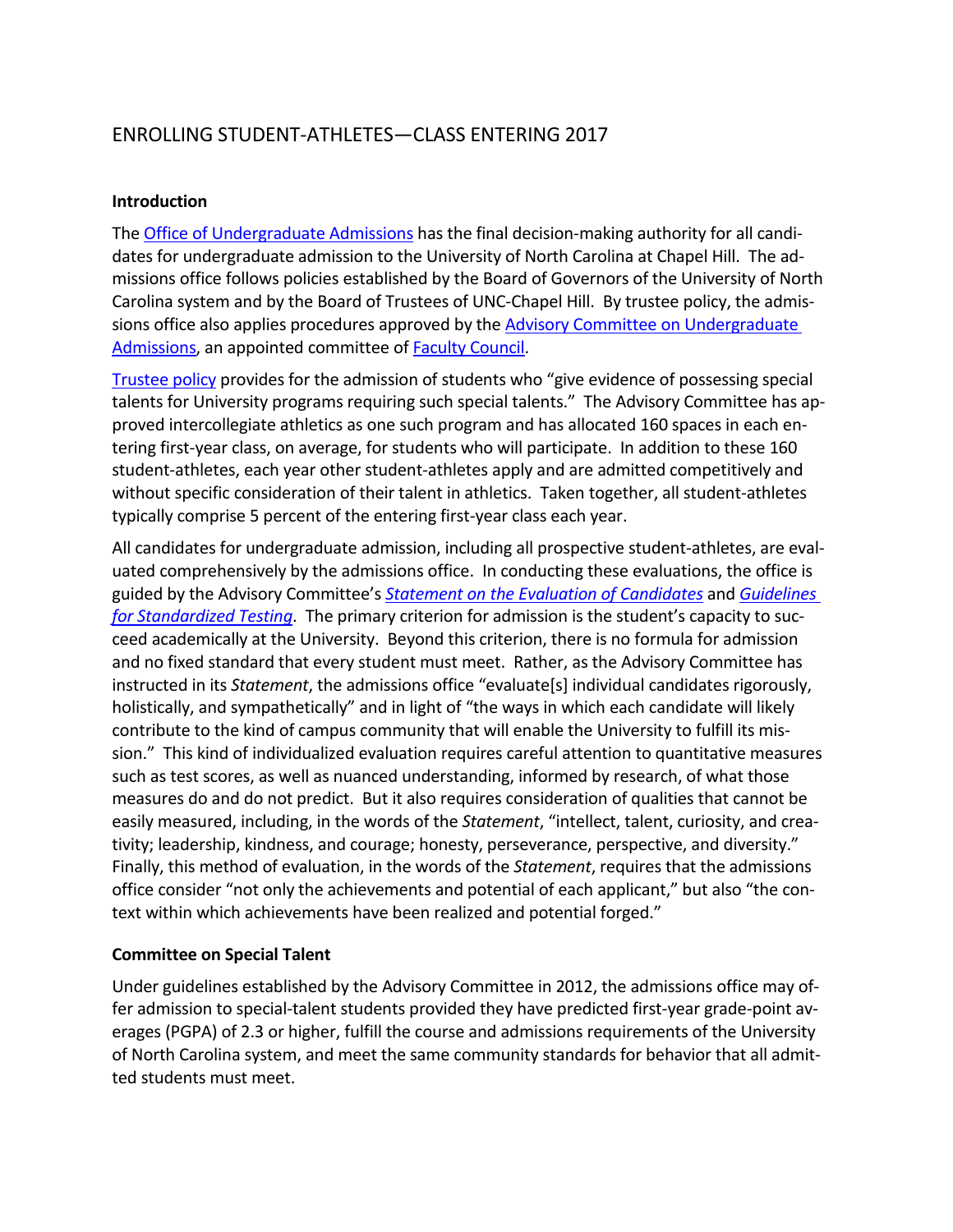Special-talent students who do not fulfill all of these expectations may be offered admission only if they are reviewed by the Committee on Special Talent, a faculty group established by the Advisory Committee. The charge, procedures, and [membership](http://faccoun.unc.edu/committees-2/appointed-committees/undergraduate-admissions-committee/committee-on-special-talent/) of the Committee on Special Talent are approved by the Advisory Committee and published on the Faculty Council website. By charter, a majority of the committee's voting members must be tenured or tenure-track faculty members in the College of Arts and Sciences. For special-talent students enrolling in 2017, the committee consisted of seven members, including four who were tenured professors in the College.

### **Preliminary Evaluations – Applications – Admissions**

In 2017 the University enrolled a total of 233 new first-year student-athletes, including 157 who were admitted through the special-talent provisions outlined above.

To yield this class of student-athletes, 478 candidates were presented by the athletics department for preliminary evaluation for admission on the basis of their courses, grades, test scores, and other information. As a result of these preliminary evaluations, the admissions office advised the athletics department that some prospective students would not be admitted if they applied; the athletics department chose not to recommend other students for admission; and still other students chose not to apply to UNC-Chapel Hill and instead pursued admission to other colleges and universities. Of the 478 students presented for preliminary evaluation, 271 subsequently applied for admission, and 215 were admitted. Twenty-two of the 478 students were identified as requiring review by the Committee on Special Talent; of these 22 students, 12 applied for admission, and eight were admitted.

### **About This Report**

This document is the fifth annual report on the admissions credentials of enrolling first-year student-athletes. The current report follows the same format of the first four reports, which described the classes entering in [2013,](http://facultygov.sites.unc.edu/files/2010/10/UAD2012-2013.pdf) [2014,](http://facultygov.sites.unc.edu/files/2010/10/UAD2013-2014_CORRECTED.pdf) [2015,](http://facultygov.sites.unc.edu/files/2010/10/UAD2014-15.pdf) and [2016,](https://facultygov.unc.edu/files/2017/02/UAD2016.pdf) respectively. The current report uses the same data definitions as the previous reports, although some of the definitions have been edited for clarity from year to year. All reports are published on the **Faculty Council** and [Carolina Commitment](http://carolinacommitment.unc.edu/) websites.

The first report was developed by a working group of faculty members and administrators at the request of the Advisory Committee on Undergraduate Admissions, the Office of Undergraduate Admissions, and the Department of Athletics. The group was charged with developing a report that would foster transparency; protect the privacy of individual students; provide context for campus and national conversations about the academic preparation and success of student-athletes; enable assessment of admissions and other academic processes; disaggregate information meaningfully and fairly; encourage ongoing improvement; and provide leadership. The approach that the group recommended was subsequently approved by the Advisory Committee, which presented the first report to Faculty Council in April 2014.

As the working group noted in the first report, any summary of admissions statistics offers at best a partial portrait, given the wide range of qualities that the University considers in admissions, most of which cannot be quantified. This report, like the three previous editions, focuses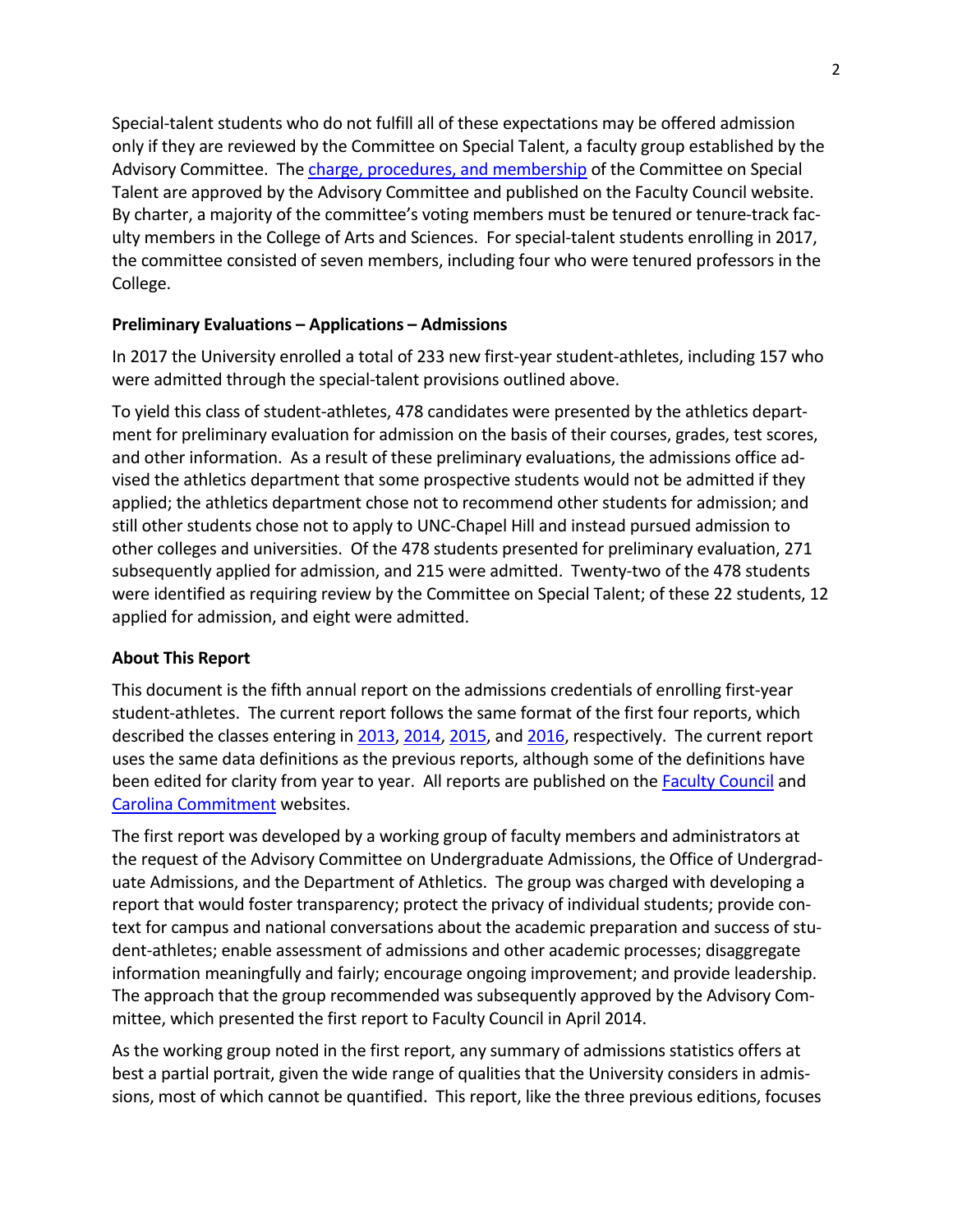on the two credentials—test scores and high-school grade-point averages—that are most easily summarized. These two credentials together predict less than a third of the variance in the eventual academic performance of students who enroll. Other factors—including the personal qualities enumerated in the *[Statement on the Evaluation of Candidates](http://admissions.unc.edu/files/2013/09/Statement_on_the_Evaluation_of_Candidates.pdf)* and assessed through comprehensive review—account for the rest.

### **Comparisons**

Because data about athletics admissions are not widely available, it is difficult if not impossible to compare in detail the credentials of the student-athletes described in this report to those of student-athletes at other universities. Limited comparisons of previous entering classes with those of other UNC-system schools are made possible by the intercollegiate athletics report that is presented annually to the Board of Governors, the most recent of which is for the academic year [2015-2016.](http://www.northcarolina.edu/apps/bog/doc.php?id=56863&code=bog) Please note that the information in Board of Governors reports cannot

be compared directly to the data contained in the current report, since the reports cover different periods of time and use different data definitions.

It is possible to compare the 2017 class with those that entered in previous years. The table at right applies the current framework for student-athlete admissions, based upon predicted first-year grade-point average and first implemented for students enrolling in 2013, retrospectively to the classes that entered between 2006 and 2012. The results enable comparisons on identical criteria across the last twelve entering classes of special-talent student-athletes.

|      | All Special-Talent<br><b>Student-Athletes</b> |    | <b>Requiring Faculty</b><br><b>Review</b> |
|------|-----------------------------------------------|----|-------------------------------------------|
| 2006 | 157                                           | 29 | 18%                                       |
| 2007 | 156                                           | 28 | 18%                                       |
| 2008 | 152                                           | 17 | 11%                                       |
| 2009 | 159                                           | 30 | 19%                                       |
| 2010 | 148                                           | 16 | 11%                                       |
| 2011 | 163                                           | 23 | 14%                                       |
| 2012 | 167                                           | 23 | 14%                                       |
| 2013 | 154                                           | 14 | 9%                                        |
| 2014 | 147                                           | 9  | 6%                                        |
| 2015 | 152                                           | 9  | 6%                                        |
| 2016 | 149                                           | 13 | 9%                                        |
| 2017 | 157                                           | 8  | 5%                                        |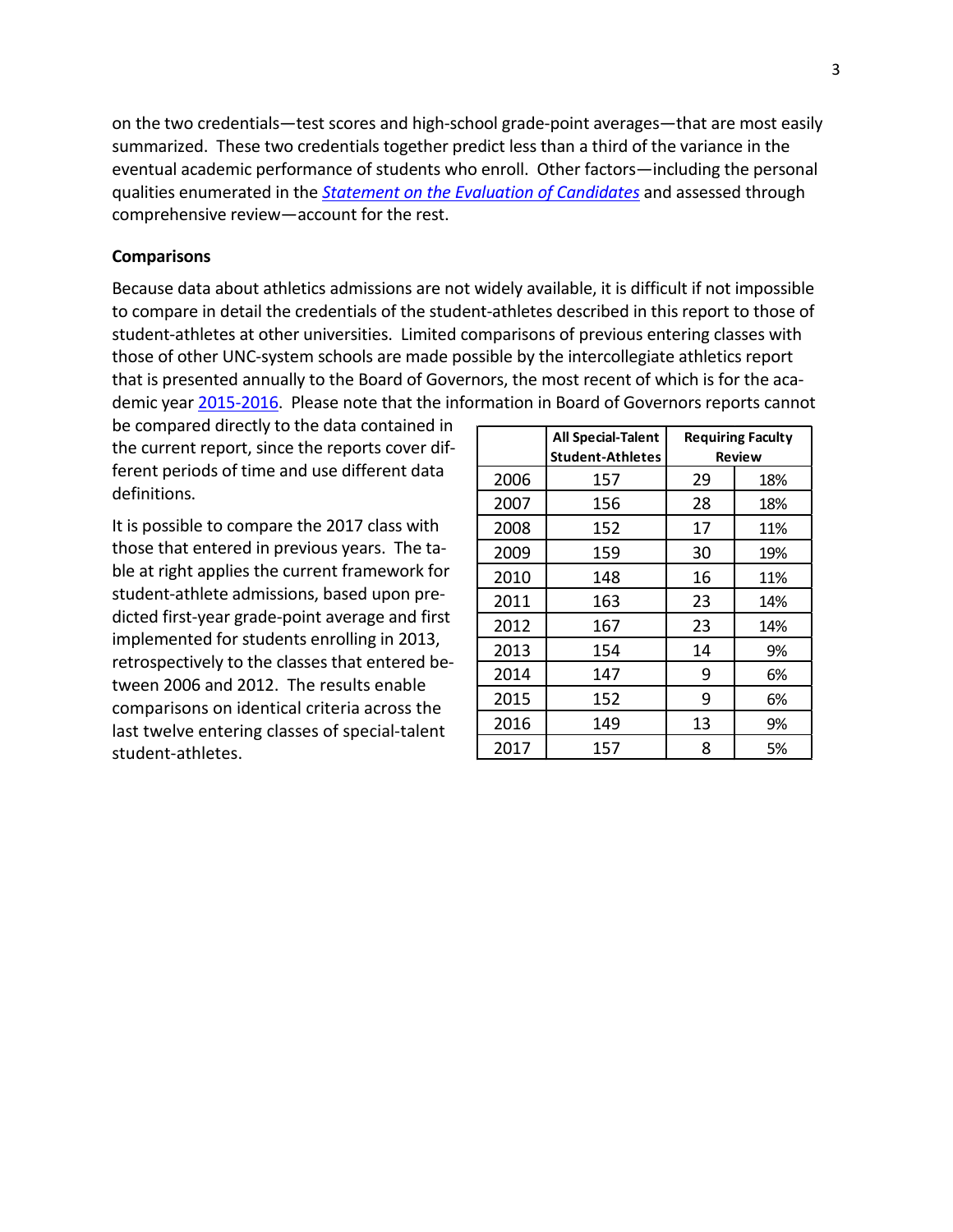### FACTS ABOUT ENROLLING STUDENT-ATHLETES—CLASS ENTERING 2017

- The first-year class that enrolled in 2017 included 233 student-athletes.
	- o The 25th percentile high-school grade-point average (HS GPA) for these students was 3.69, and the 75th percentile was 4.70.
	- o The 25th percentile test score was 1110, and the 75th percentile was 1400.
- In regard to UNC-system requirements:
	- o All 233 met both the testing and the HS GPA components of the minimum admissions requirements (MAR).
	- o All 233 met the minimum course requirements (MCR).
- 157 of these first-year student-athletes were admitted under special-talent policies and procedures approved by the Board of Trustees of UNC-Chapel Hill and the Advisory Committee on Undergraduate Admissions, a standing faculty committee appointed by the Chancellor.
	- o The 25th percentile HS GPA for these students was 3.40, and the 75th percentile was 4.10.
	- o The 25th percentile test score was 1060, and the 75th percentile was 1260.
- Eight student-athletes required review by the Committee on Special Talent.
	- o All of these students were recruited to participate in "revenue" sports, which the University, following UNC-system guidelines, defines as football, men's basketball, and women's basketball.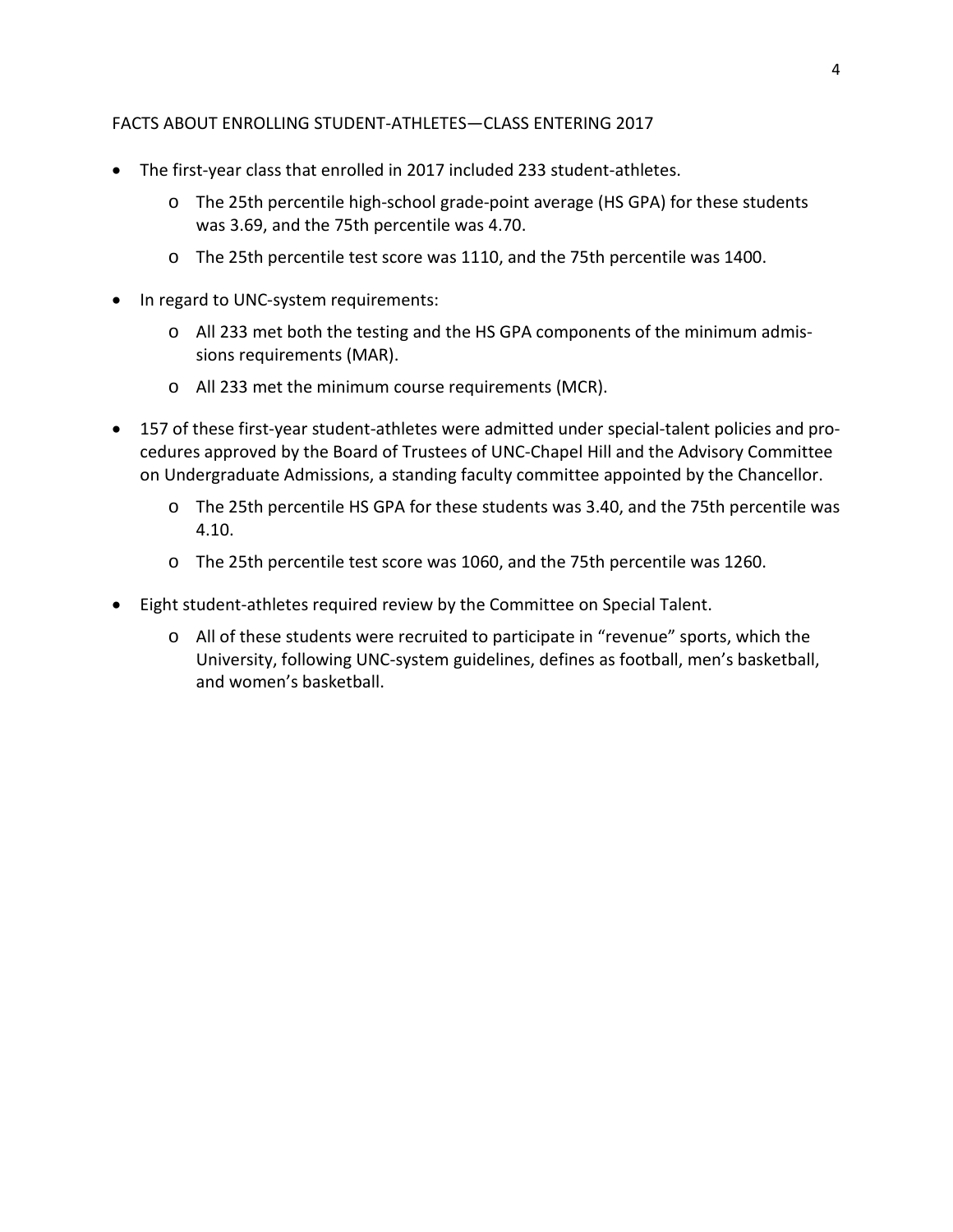# QUESTIONS AND ANSWERS

#### **Who makes decisions regarding the admission of student-athletes?**

The Office of [Undergraduate](http://admissions.unc.edu/) Admissions has the final decision-making authority for all candidates for undergraduate admission to the University of North Carolina at Chapel Hill.

### **What are the criteria for admission?**

All candidates for undergraduate admission, including all prospective student-athletes, are evaluated comprehensively and individually. The primary criterion for admission is the student's capacity to succeed academically at UNC-Chapel Hill. Beyond this criterion, there is no formula for admission and no fixed standard that every student must meet. Rather, as the Advisory Committee has instructed in its *Statement on the Evaluation of [Candidates](http://admissions.unc.edu/files/2013/09/Statement_on_the_Evaluation_of_Candidates.pdf)*, the admissions office "evaluate[s] individual candidates rigorously, holistically, and sympathetically" and in light of "the ways in which each candidate will likely contribute to the kind of campus community that will enable the University to fulfill its mission."

#### **Why are you reporting admissions data for student-athletes?**

For many years the Office of Undergraduate Admissions provided annual reports to Faculty Council about first-year and transfer admissions, including student-athlete admissions. Several years ago, at the request of the Office of Undergraduate Admissions, the Advisory Committee on Undergraduate Admissions, and the Department of Athletics, a working group developed a framework for a new report. The current report follows this framework. Data have been compiled using the definitions that appear below, and they have been validated by the Office of Undergraduate Admissions and the Office of Institutional Research and Assessment.

#### **Has the admissions process for student-athletes changed?**

The University has acted repeatedly to strengthen student-athlete admissions. In Fall 2009, the Advisory Committee and the admissions office developed a written charge and written procedures for the Subcommittee on Athletics Admissions, the precursor of the Committee on Special Talent. The charge and procedures, which were approved formally by the Advisory Committee in January 2010, resulted in the subcommittee's becoming more systematic and detailed in its evaluation of individual candidates. The first students reviewed under the new charge and procedures enrolled in Fall 2010.

During Spring 2012 semester, the admissions office worked with th[e Odum Institute](http://www.odum.unc.edu/odum/home2.jsp) at UNC-Chapel Hill to study the extent to which various admissions credentials predicted the eventual academic performance of special-talent student-athletes once enrolled at the University. As a result of this consultation, the admissions office developed a formula, based on the actual academic performance of previously enrolled special-talent student-athletes, to predict the firstyear grade-point average of prospective student-athletes.

In November 2012, the Advisory Committee on Undergraduate Admissions: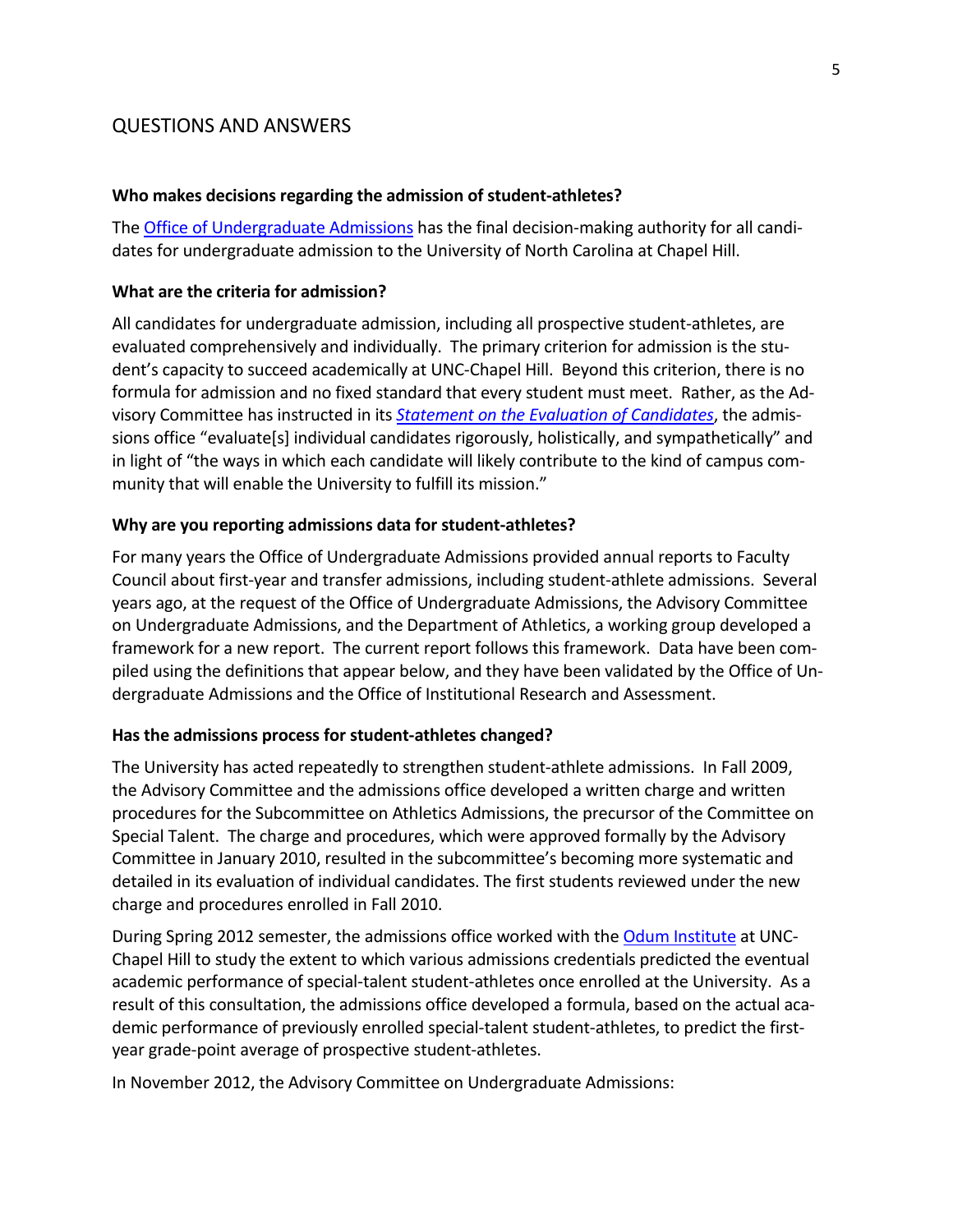- Expanded the scope of the Subcommittee on Athletics Admissions to include all special-talent admissions;
- Approved a change in the membership of the renamed Committee on Special Talent that required the majority of the committee members to be tenured or tenure-track faculty in the College of Arts and Sciences; and
- Implemented a new and tougher standard for review by the Committee on Special Talent, based on the predicted grade-point average (PGPA) developed by the admissions office and the Odum Institute, effective for students enrolling in 2013.

Last year the admissions office worked with the Odum Institute at UNC-Chapel Hill to revise the PGPA formula, using the actual academic performance of special-talent student-athletes who enrolled in four most recent entering classes. This revised formula was used to evaluate the students whose credentials are summarized in this report.

Taken together, the reforms since Fall 2009 have strengthened the individualized evaluations afforded to all prospective student-athletes and grounded those evaluations more firmly in evidence.

# **Why do you publish statistics for "special-talent" student-athletes?**

Both University policy and guidelines established by the faculty through the Advisory Committee on Undergraduate Admissions provide for the admission of students with special talent in athletics, music, and dramatic art. The Office of Undergraduate Admissions has for many years reported annually on the admission of these students. This report builds upon that tradition.

# **Why don't you publish statistics for each individual sport?**

The working group that developed the framework for this report considered publishing statistics for each individual sport but was concerned that doing so would compromise the federally mandated privacy rights of individual students, given the small number of students recruited by some of the sports each year. Since the first report was published, additional concerns were raised about the institution's responsibility to allow students to engage fully in their undergraduate education without their being subject to assumptions about their individual academic performance or potential made on the basis of their association with a relatively small group. Readers interested in admissions statistics for each of the three "revenue" sports—which the UNC system defines as football, men's basketball, and women's basketball—may find them in the annual report on intercollegiate athletics received by the Board of Governors. Final reports have been posted for [2012-2013,](http://www.northcarolina.edu/sites/default/files/item_9_unc_intercollegiate_athletics_report_1012-2013.pdf) [2013-2014,](http://www.northcarolina.edu/apps/bog/doc.php?id=45490&code=bog) [2014-2015,](http://www.northcarolina.edu/apps/bog/doc.php?id=50200&code=bog) and [2015-2016.](http://www.northcarolina.edu/apps/bog/doc.php?id=56863&code=bog)

# **Why doesn't this report include more information about the academic performance of studentathletes once they've enrolled at the University?**

Neither the admissions office nor the Advisory Committee on Undergraduate Admissions is responsible for detailed reporting on academic performance.

Information about the academic performance and graduation rates of student-athletes is publicly available on the NCAA website (NCAA Reports of Academic [Performance\)](http://fs.ncaa.org/Docs/newmedia/public/rates/index.html). The Atlantic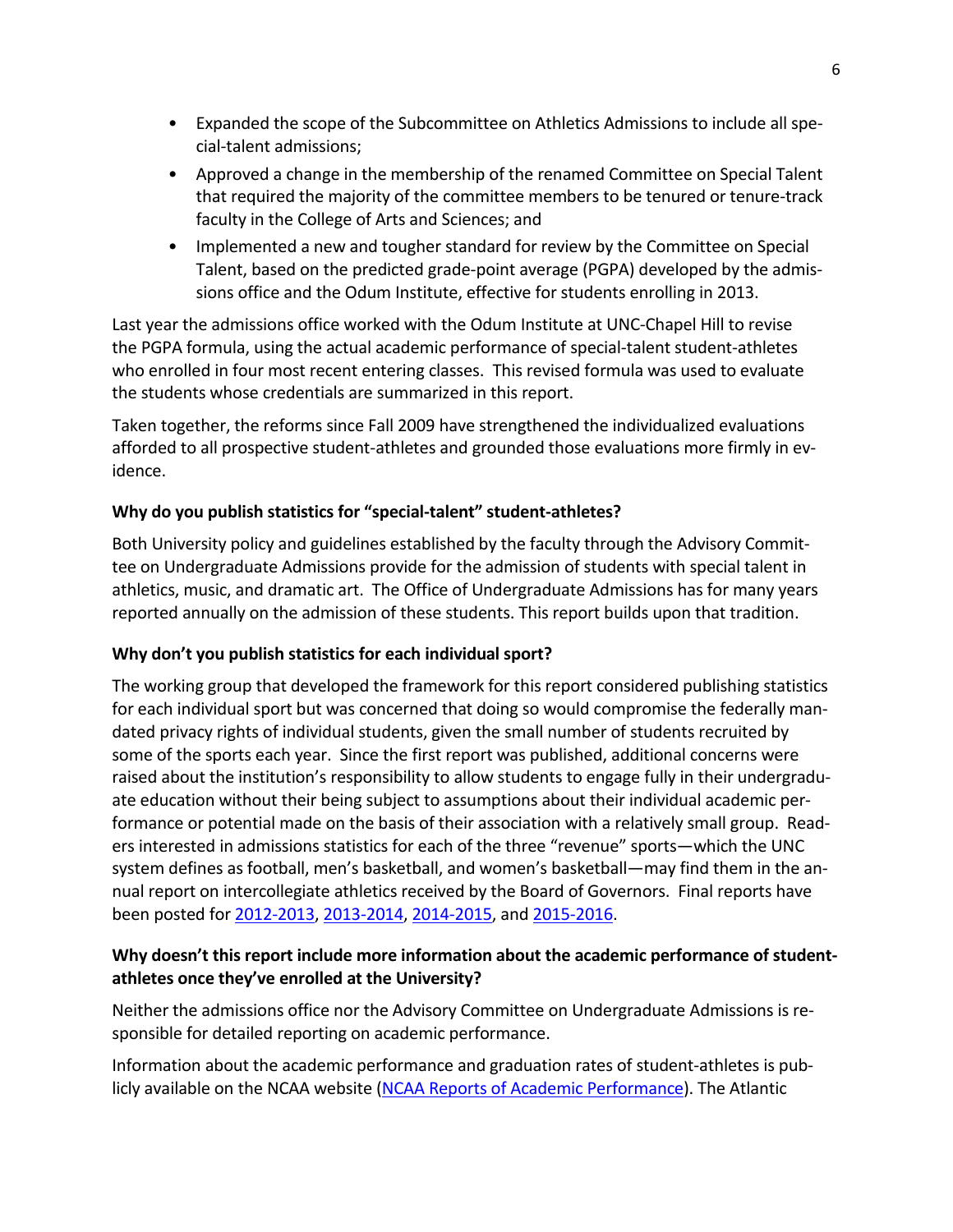Coast Conference also regularly produces reports of student-athletes who earn honor roll distinction (ACC [Honor](http://www.theacc.com/news/acc-announces-honor-roll-for-2015-2016-academic-year-07-07-2016) Roll). The annual report on athletics to the Board of Governors of the university system also includes data on academic performance at each of the 16 constituent universities, including UNC-Chapel Hill; final reports have been posted for [2012-2013,](http://www.northcarolina.edu/sites/default/files/item_9_unc_intercollegiate_athletics_report_1012-2013.pdf) [2013-2014,](http://www.northcarolina.edu/apps/bog/doc.php?id=45490&code=bog) [2014-2015,](http://www.northcarolina.edu/apps/bog/doc.php?id=50200&code=bog) an[d 2015-2016.](http://www.northcarolina.edu/apps/bog/doc.php?id=56863&code=bog)

### **How were admissions expectations for student-athletes established?**

The primary criterion for admission for all students, including all student-athletes, is the student's capacity to succeed academically at the University. Specific admissions expectations for student-athletes are informed by close attention to the actual academic performance of student-athletes who enrolled at UNC-Chapel Hill. In keeping with guidelines established by the Advisory Committee for all candidates for undergraduate admission, the admissions office does not impose thresholds or cutoffs—that is, scores or GPAs below which students are automatically denied admission or above which students are automatically admitted. Rather, the admissions office evaluates each prospective student-athlete individually and considers both quantitative and qualitative factors in its evaluation.

### **How are standardized tests used in admissions?**

The makers of the SAT and the ACT encourage colleges and universities to use their tests in conjunction with other quantitative and qualitative factors. In keeping with this advice, the admissions policies of both the UNC system and UNC-Chapel Hill promote flexibility and fairness in the use of test results. In the UNC system, students who do not achieve designated scores on the SAT or ACT may still be offered admission, provided that faculty members are involved in the evaluation of their applications and provided they are approved by their respective chancellors. At UNC-Chapel Hill, the Advisory Committee has developed *Guidelines for [Standardized](http://admissions.unc.edu/files/2013/09/Guidelines_for_Standardized_Testing.pdf) Testing* that instruct the admissions office to consider test scores as "one factor among many."

# **Why do you report data about test scores using the new SAT scale for Critical Reading and Math scores combined?**

Test scores are reported on the new SAT scale for Critical Reading and Math scores combined so that the test score of every student is reported on a uniform scale. ACT composite scores are converted to the SAT scale for Critical Reading and Math using concordance resources approved by the College Board and ACT.

### **How many prospective student-athletes are denied admission each year?**

The athletics department typically identifies prospective student-athletes well before the admissions season begins. These students undergo preliminary evaluation for admissions on the basis of their courses, grades, test scores, and other information. As a result of these preliminary evaluations, the admissions office advised the athletics department that some prospective students would not be admitted if they applied, the athletics department chose not to recommend other students for admission, and still other students chose to pursue admission to other colleges and universities. The effect of this process is that student-athletes who will not be viable candidates for admission ordinarily are not recommended by the athletics department and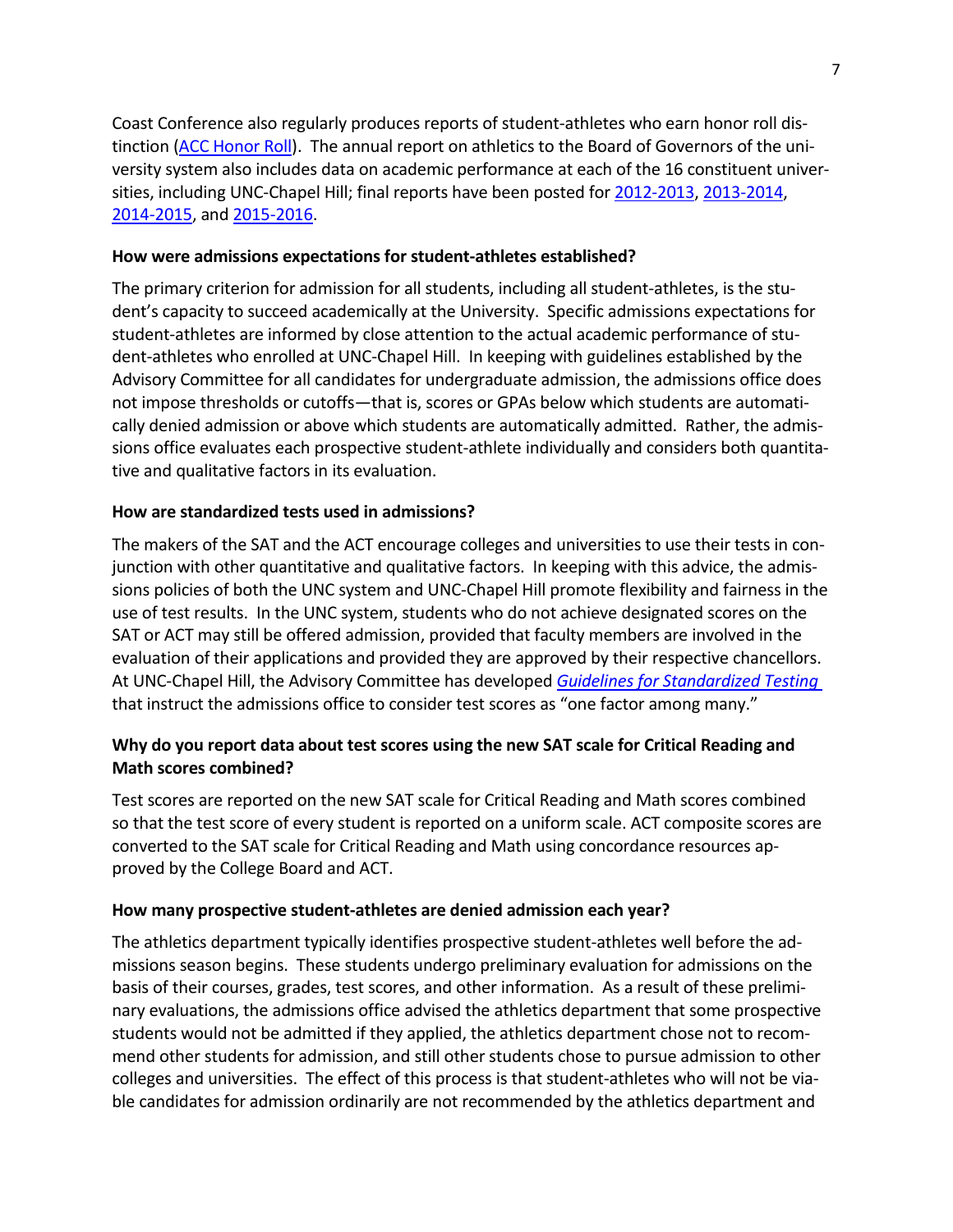do not apply to the University. Of the 478 students presented for preliminary evaluation, 271 subsequently applied for admission, and 215 were admitted. Twenty-two of the 478 students were identified as requiring review by the Committee on Special Talent; of these 22 students, 12 applied for admission, and eight were admitted.

# **How can we compare the credentials of UNC student-athletes to the credentials of student-athletes at other universities?**

Few universities publish data about student-athlete admissions. Even when universities do publish such data, they may define the population of student-athletes differently from the way that this report defines the population, or they may use different methods for calculating test scores and grade-point averages.

The Board of Governors of the UNC system publishes information annually about the academic credentials and performance of student-athletes at each of its 16 constituent universities. This information cannot be compared directly to the data contained in the current report, since the two reports use different data and different data definitions.

### **Where may I read more about the University's admissions policies and practices, including those that pertain to student-athletes?**

More information about the University's admissions policies and practices may be found on the Undergraduate Admissions website (Policies and [Reports\)](http://admissions.unc.edu/policies-and-reports/). Information about policies and practices that pertain to students with special talent can be found in the [Undergraduate](http://www.unc.edu/ugradbulletin/admissions.html) Bul[letin;](http://www.unc.edu/ugradbulletin/admissions.html) a detailed description is also availabl[e here.](http://www.unc.edu/sacs/Jan2015/Reports/3.4.3-Admission.html) Previous reports on athletics admissions may be found [here for the class entering in 2013,](http://faccoun.unc.edu/wp-content/uploads/2010/10/UAD2012-2013.pdf) [here for the class entering in 2014,](http://faccoun.unc.edu/wp-content/uploads/2010/10/UAD2013-2014_CORRECTED.pdf) [here for](http://facultygov.sites.unc.edu/files/2010/10/UAD2014-15.pdf)  [the class entering in 2015,](http://facultygov.sites.unc.edu/files/2010/10/UAD2014-15.pdf) and [here for the class entering in 2016,](https://facultygov.unc.edu/files/2017/02/UAD2016.pdf) as well as on th[e Carolina](http://carolinacommitment.unc.edu/)  [Commitment](http://carolinacommitment.unc.edu/) website.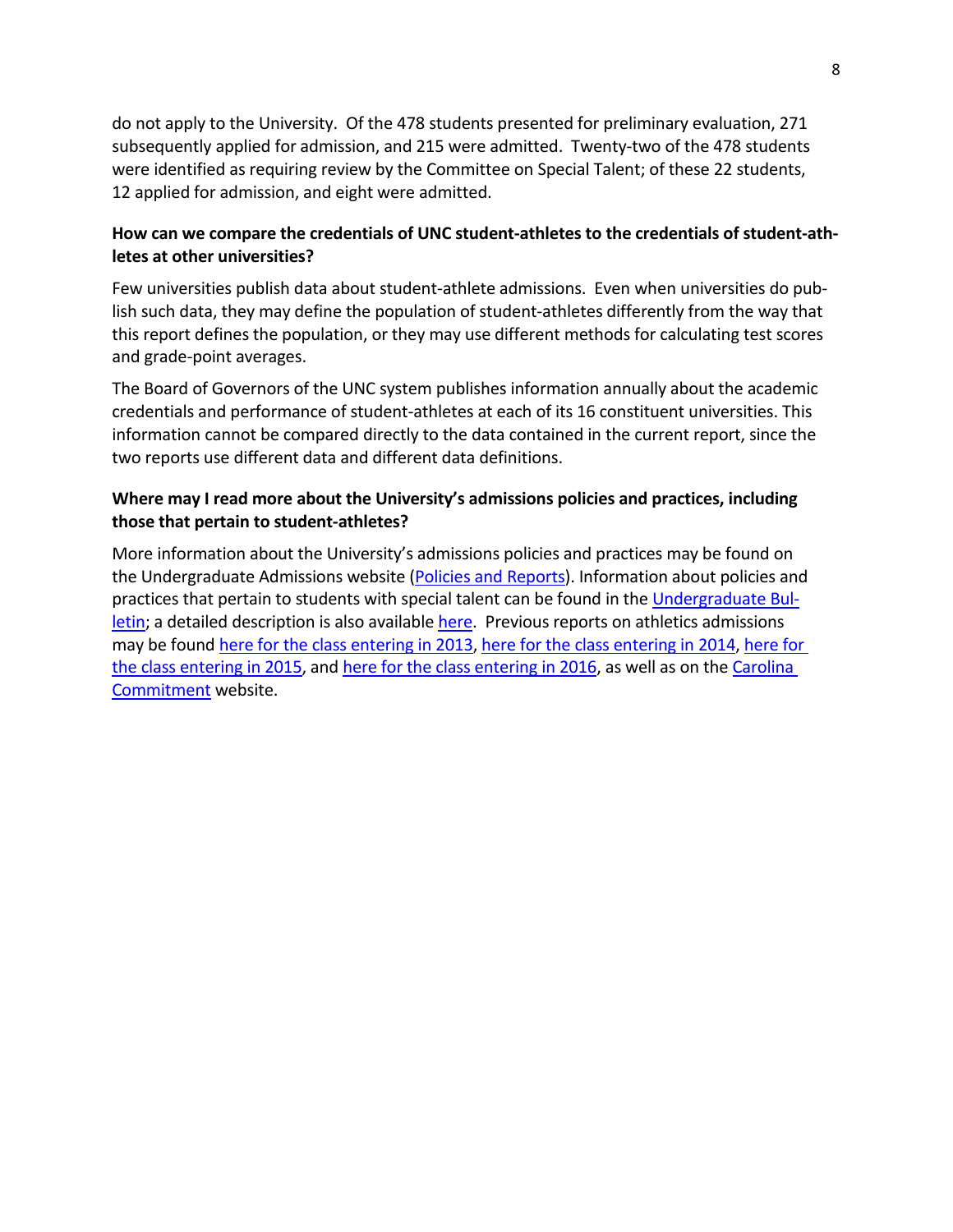# KEY TERMS

The data summarized in this report have been validated by the Office of Undergraduate Admissions and the Office of [Institutional](https://oira.unc.edu/) Research and Assessment using the definitions and methods described below. In keeping with University policy and practice, and in order to protect the privacy and other rights of individual students, this report does not include aggregate educational data, including admissions credentials, for groups with five or fewer students.

**Enrolling.** Enrolled in the University as of the official census date, which for Spring and Fall semesters is the 10th day of class.

**Class entering 2017.** First-year students who enrolled for the first time at the University during any 2017 term: Spring, Summer I, Summer II, or Fall.

**All student-athletes.** The entire population of student-athletes in the first-year class. This group includes special-talent student-athletes (defined below) and other first-year student athletes who (a) were admitted and enrolled at the University without regard for their special talent in athletics and (b) appeared on the official Fall 2017 squad lists of the athletics department.

**Special-talent student-athletes.** All first-year student-athletes who enrolled at the University through the special-talent policies and procedures approved by the Board of Governors, the Board of Trustees, the Advisory Committee on Undergraduate Admissions, and/or the faculty Committee on Special Talent.

**High-school grade-point average.** Final high-school grade-point average as reported by the student's high school. The results only include official GPAs reported by the student's high school, and only when the school reports GPAs on a 4.0 scale; no estimated GPAs are included. To maintain the integrity of admissions data, the Office of Undergraduate Admissions does not estimate GPAs when high schools do not provide them, and it does not recalculate GPAs when high schools provide them on anything other than a 4.0 scale.

**25th percentile.** The value below which 25 percent of all the values in the group fall.

**75th percentile.** The value below which 75 percent of all the values in the group fall.

**Median.** The value at the midpoint of the group.

**Test score.** Highest official score earned by each student on either the SAT (Critical Reading and Math combined) or the ACT Composite, with the ACT Composite converted to the new SAT Critical Reading and Math scale. This method of summarizing test scores best represents the way that scores are used by the University. Under guidelines for [standardized](http://admissions.unc.edu/files/2013/09/Guidelines_for_Standardized_Testing.pdf) testing approved by the Advisory Committee on Undergraduate Admissions, when any candidate for admission submits results from both the SAT and the ACT, the University considers the test with the stronger results.

**Minimum course requirements (MCR).** The minimum course [requirements](http://www.northcarolina.edu/aa/admissions/requirements.htm) for all undergraduate candidates established by the Board of Governors of the University of North Carolina system. These requirements include four courses in English; two courses in a language other than